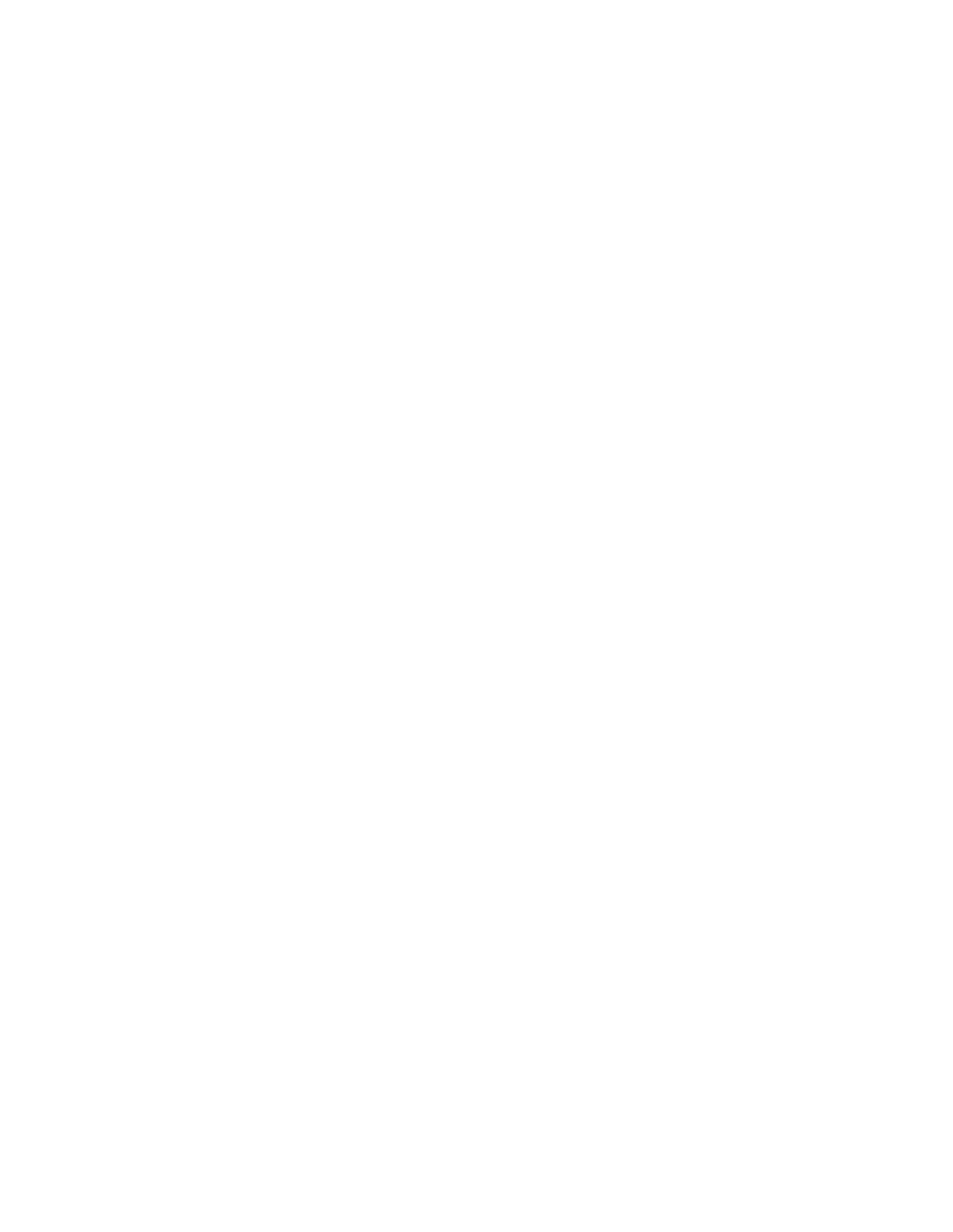## Establishing a Computer Security Incident Response Capability (CSIRC)

## **Abstract**

Government agencies and other organizations have begun to augment their computer security efforts because of increased threats to computer security. Incidents involving these threats, including computer viruses, malicious user activity, and vulnerabilities associated with high technology, require a skilled and rapid response before they can cause significant damage. These increased computer security efforts, described here as Computer Security Incident Response Capabilities (CSIRCs), have as a primary focus the goal of reacting quickly and efficiently to computer security incidents. CSIRC efforts provide agencies with a centralized and cost-effective approach to handling computer security incidents so that future problems can be efficiently resolved and prevented.

While the risks to computer security have increased, agencies have also become more dependent on computers. Many systems in widespread use today do not contain safeguards to guarantee protection from these threats. Additionally, as systems become more complex, they are more prone to vulnerabilities that can increase the risk of malicious exploitation. Due to greater availability of computers, users are often de facto system managers, however many have neither the requisite skills nor time to manage their systems effectively. These factors make it clear that agencies need to augment their computer security capabilities before they suffer from serious computer security problems that can harm their missions, result in significant expense, and tarnish their images.

A CSIRC can help agencies resolve computer security problems in a way that is both efficient and cost-effective. Combined with policies for centralized reporting, a CSIRC can reduce waste and duplication while providing a better posture against potentially devastating threats. A CSIRC is a *proactive* approach to computer security, one that combines reactive capabilities with active steps to prevent future incidents from occurring.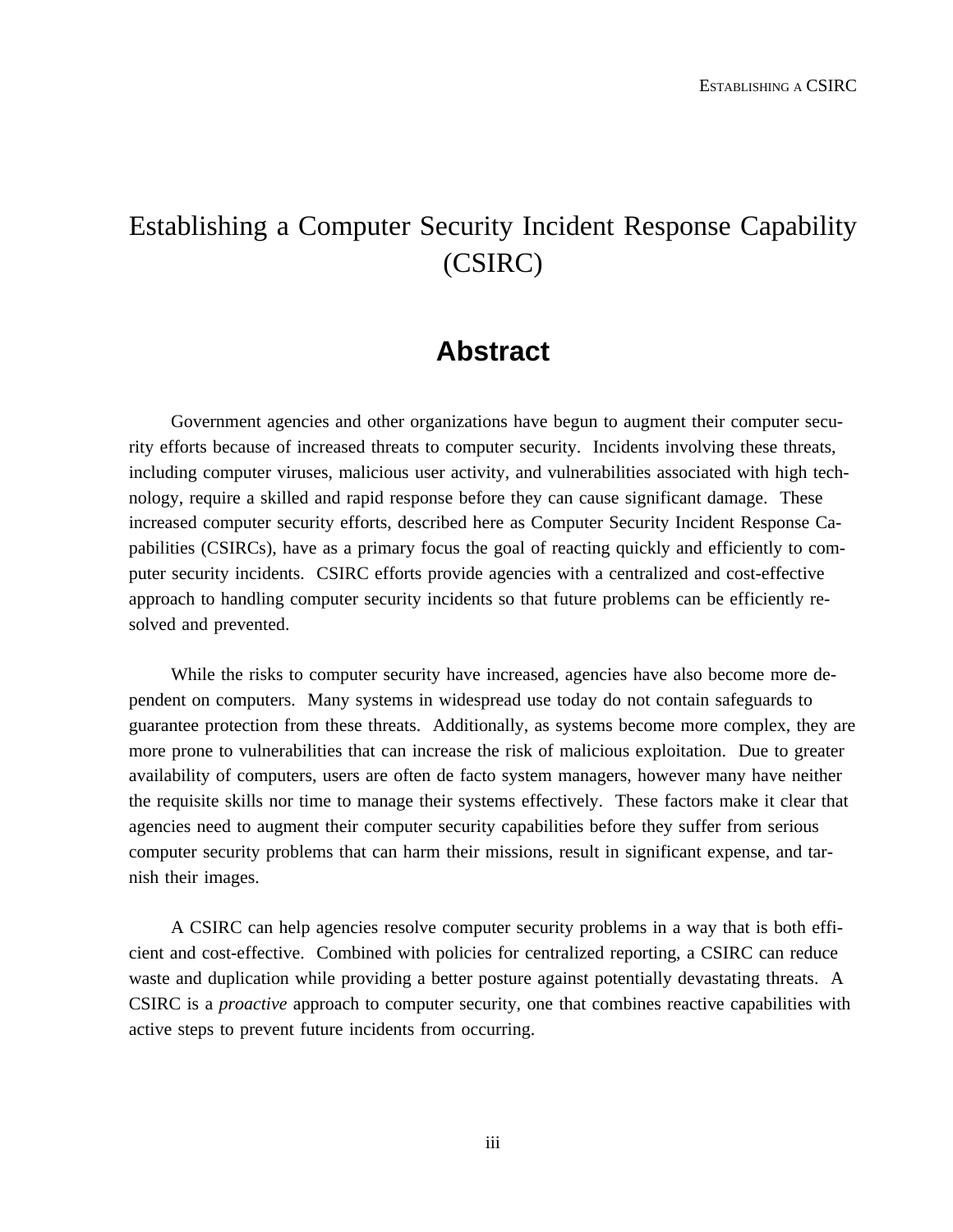ESTABLISHING A CSIRC

## **Acknowledgments**

Many people contributed to versions of this document and provided valuable support. NIST would especially like to recognize the efforts of E. Eugene Schultz of DOE's CIAC and Kenneth R. van Wyk of the CERT/CC, who commented on drafts of this document and provided valuable insight into the many issues involved in incident handling.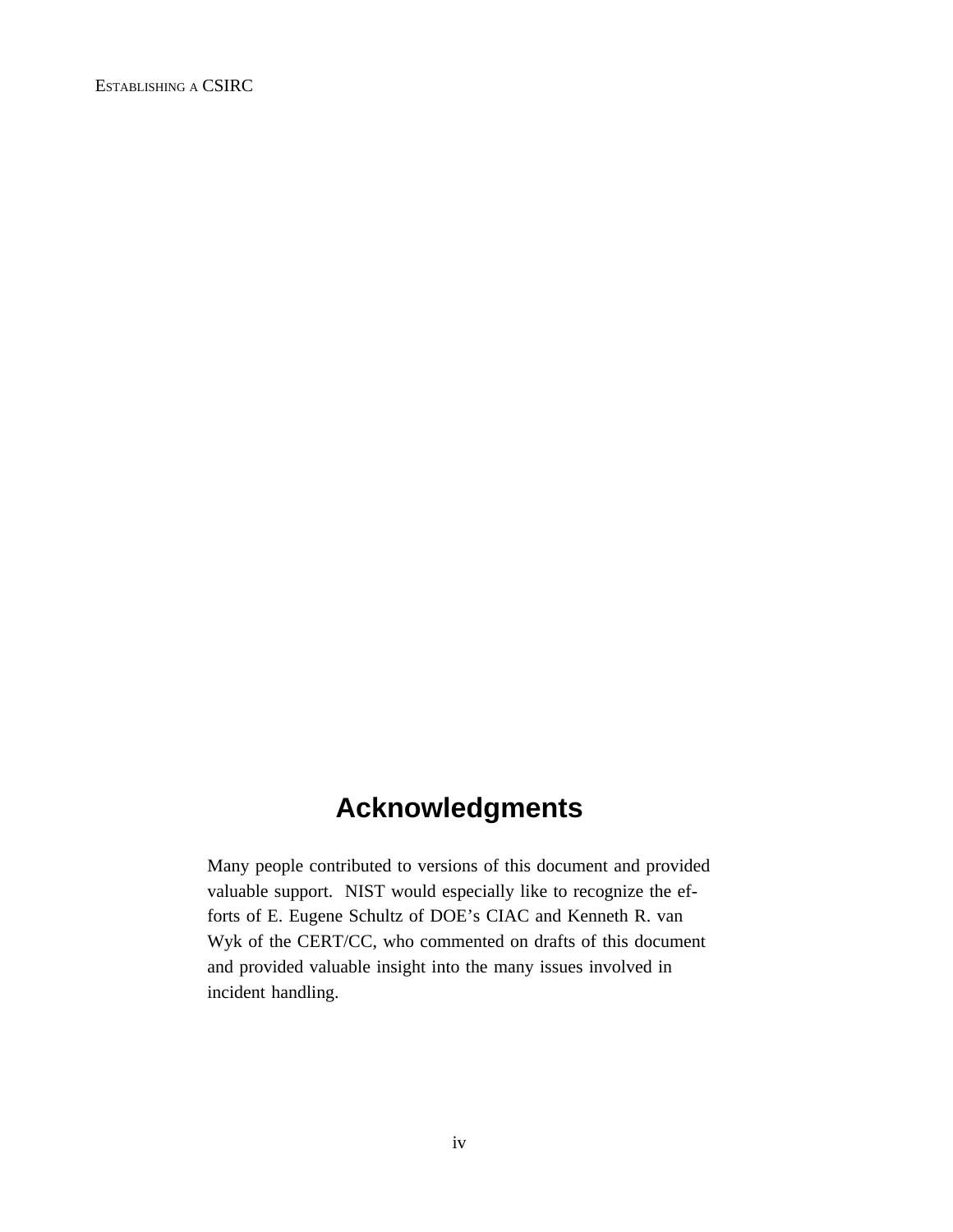# **Table of Contents**

| 1.1                                                          |                        |
|--------------------------------------------------------------|------------------------|
| 1.2                                                          | $\mathbf{1}$           |
| 1.3                                                          | $\overline{1}$         |
| 1.4                                                          | $\overline{2}$         |
|                                                              | 3                      |
| Traditional Agency Computer Security Efforts<br>2.1          | 3                      |
| 2.2                                                          | 3                      |
| 2.3                                                          | $\overline{4}$         |
| 2.4                                                          | 5                      |
| 2.5                                                          | 6                      |
| Proactive vs. Reactive Nature of a CSIRC<br>2.6              | 6                      |
| 2.7<br>CSIRC Relationship to Current Agency Security Efforts | 6                      |
| 2.8                                                          | $\overline{7}$         |
|                                                              | 9                      |
| 3.1                                                          | 9                      |
| 3.2                                                          |                        |
|                                                              |                        |
|                                                              |                        |
| 3.3                                                          |                        |
|                                                              |                        |
|                                                              |                        |
| 3.4                                                          |                        |
|                                                              |                        |
|                                                              |                        |
|                                                              | 13                     |
|                                                              |                        |
|                                                              | -14                    |
| 3.6                                                          | 14                     |
| 3.7                                                          | 15                     |
|                                                              | 15                     |
|                                                              | 16                     |
|                                                              | 16                     |
|                                                              | 3.5 Creating a Charter |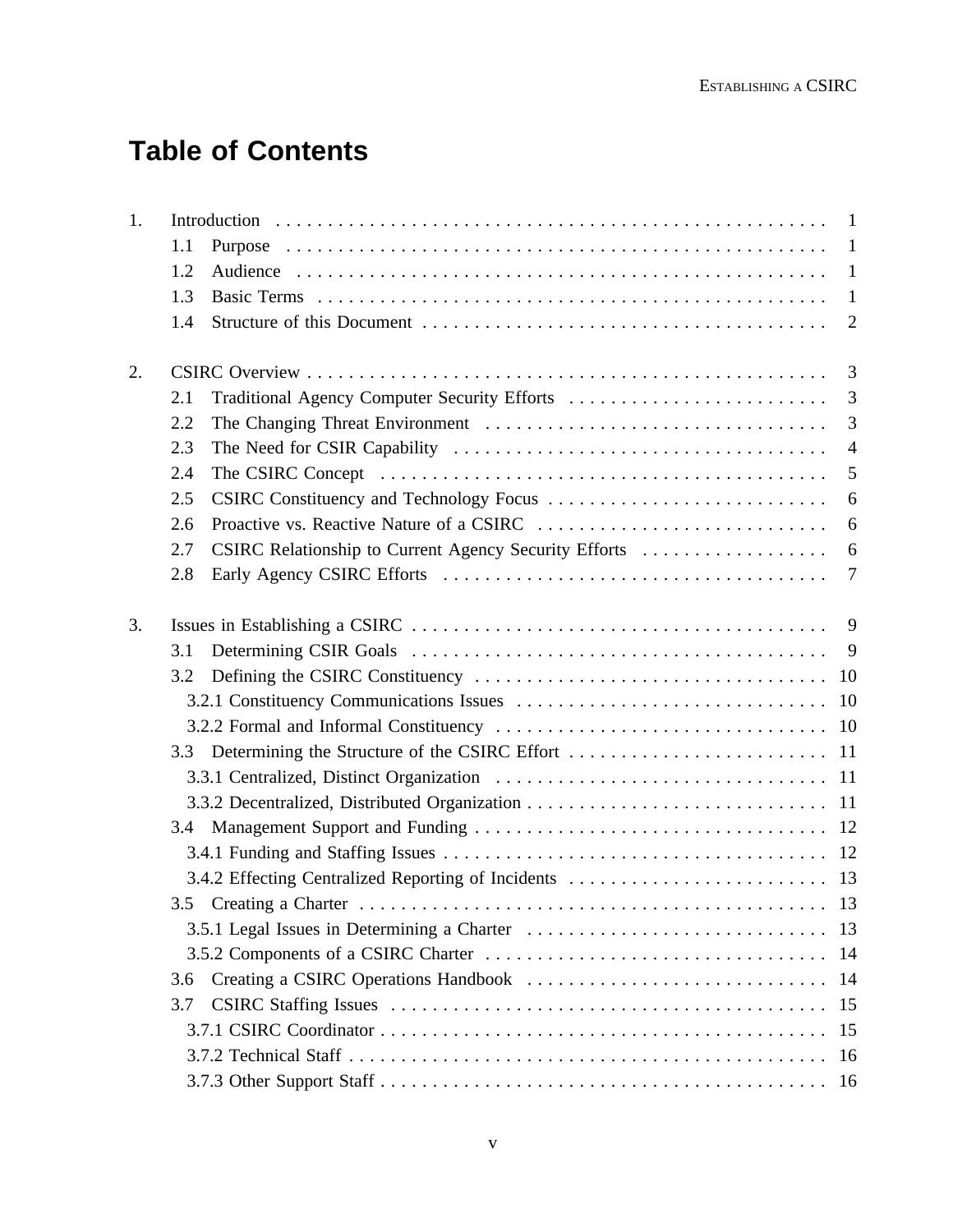| 4. |                                                                  |    |
|----|------------------------------------------------------------------|----|
|    | 4.1                                                              |    |
|    |                                                                  |    |
|    |                                                                  |    |
|    |                                                                  |    |
|    |                                                                  |    |
|    |                                                                  |    |
|    |                                                                  |    |
|    |                                                                  |    |
|    |                                                                  |    |
|    |                                                                  |    |
|    | 4.3                                                              |    |
|    |                                                                  |    |
|    |                                                                  | 23 |
|    |                                                                  |    |
|    |                                                                  |    |
|    |                                                                  |    |
|    | 4.4.1 Working With Law-Enforcement and Investigative Agencies 25 |    |
|    |                                                                  |    |
|    |                                                                  |    |
|    |                                                                  |    |
|    | 4.5                                                              |    |
|    | 4.6                                                              |    |
|    | 4.7                                                              | 28 |
|    | 4.8 Additional Assistance                                        | 29 |
| 5. |                                                                  | 31 |
|    |                                                                  | 33 |
|    |                                                                  |    |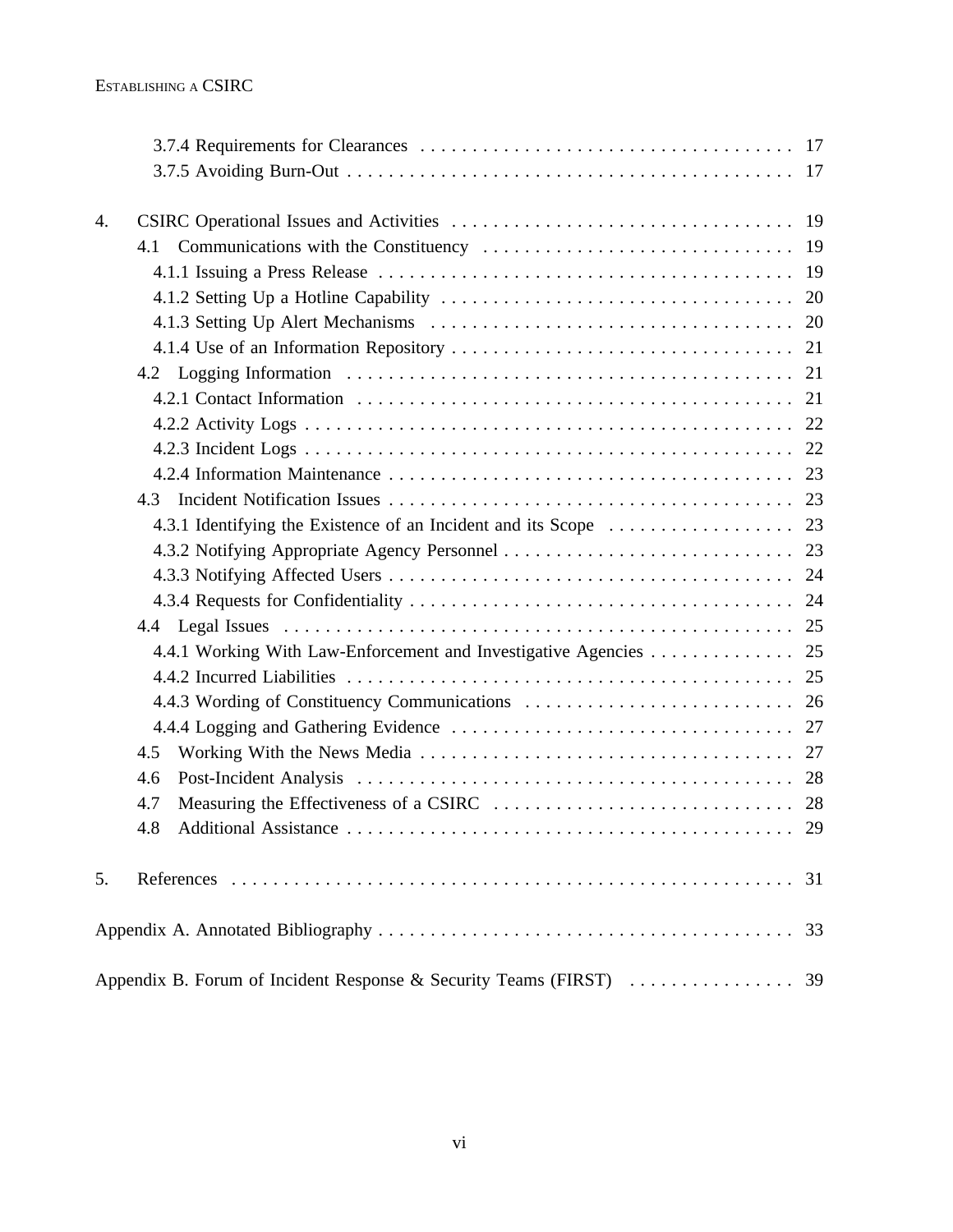ESTABLISHING A CSIRC

## **1. Introduction**

This guide provides advice for federal agencies and other organizations on establishing a Computer Security Incident Response Capability (CSIRC). A CSIRC provides computer security efforts with the capability to respond to computer security-related incidents such as computer viruses, unauthorized user activity, and serious software vulnerabilities, in an efficient and timely manner. A CSIRC further promotes increased security awareness of computer security-related risks so that agencies are better prepared and protected.

## **1.1 Purpose**

This publication provides guidance for those interested in establishing a CSIRC. It describes why traditional computer security efforts may not be sufficient in light of more recent threats. This guide discusses some of the considerations in establishing a CSIRC as well as the organizational, technical, and legal issues connected with a CSIRC operation.

This guide is a starting point; it does not address all the issues relevant to Computer Security Incident Response (CSIR) for each agency or environment. To establish a CSIRC, each agency must explore many options and make many decisions. References are included in this document to help agencies in this process.

### **1.2 Audience**

This guide is written primarily for federal agencies; however, it is also intended for other governmental, commercial, and academic organizations. Although this guide focuses primarily on establishing a CSIRC, it contains basic information that is useful for readers unfamiliar with the CSIRC concept.

## **1.3 Basic Terms**

A *computer security incident*, for purposes of this guide, is any adverse event whereby some aspect of computer security could be threatened: loss of data confidentiality, disruption of data or system integrity, or disruption or denial of availability. The definition of an incident may vary for each agency depending on many factors; however, the following categories and examples are generally applicable [SCHULTZ90]: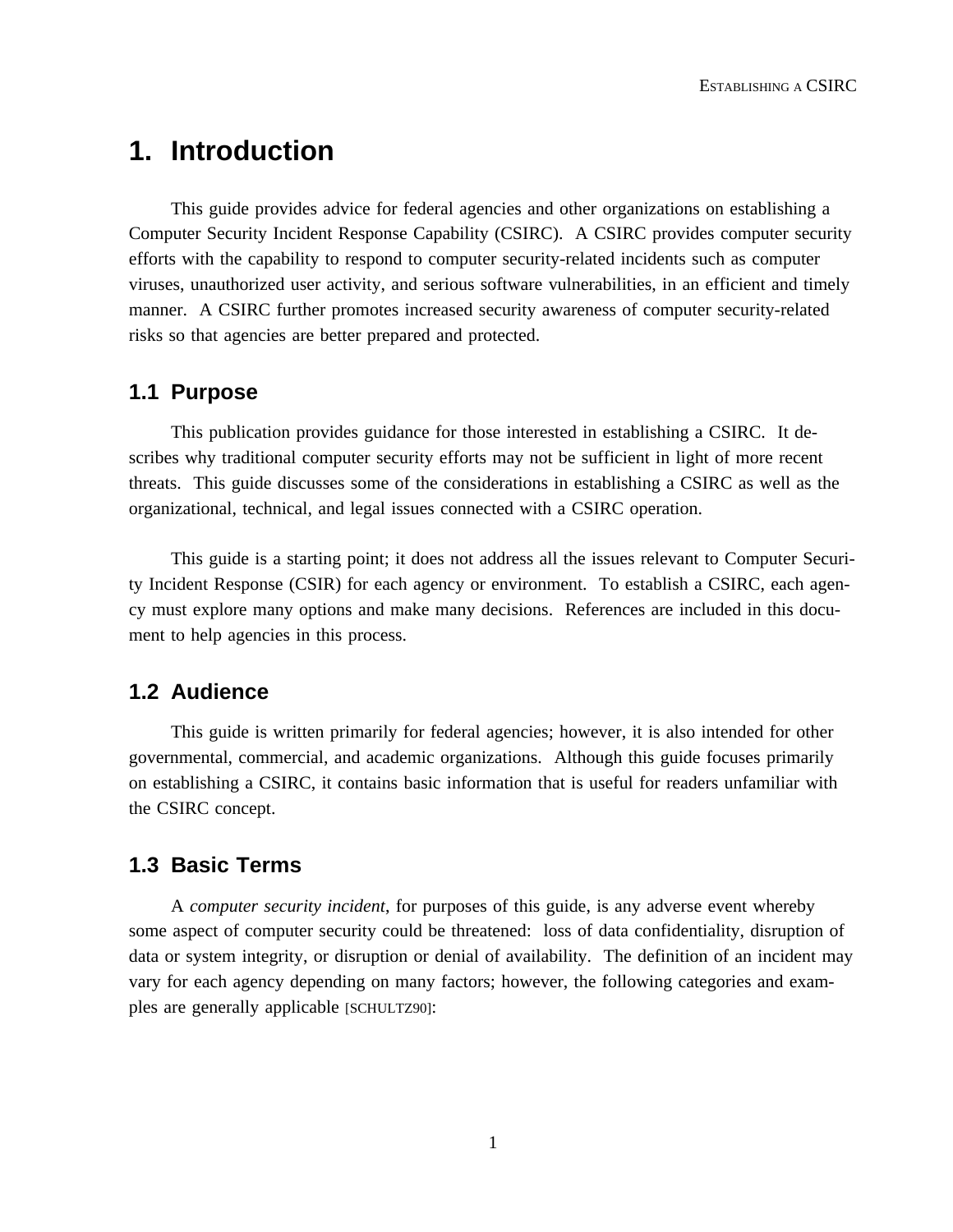- **Compromise of integrity**, such as when a virus infects a program or the discovery of a serious system vulnerability;
- **Denial of service**, such as when an attacker has disabled a system or a network worm has saturated network bandwidth;
- **Misuse**, such as when an intruder (or insider) makes unauthorized use of an account;
- **Damage**, such as when a virus destroys data; and
- **Intrusions**, such as when an intruder penetrates system security.

The acronym *CSIRC* stands for *Computer Security Incident Response Capability*, whereas *CSIR* is used to stand for *Computer Security Incident Response*. Other acronyms exist for CSIR capability, including *CSRC* (Computer Security Response Center) and *CERT* (Computer Emergency Response Team).

This guide uses the term *traditional computer security effort* to describe computer security efforts that are rooted in sound principles of physical security and contingency planning but that do not provide a CSIR capability.

The terms *incident response* and *incident handling* are used synonymously to describe the reactive activities associated with a CSIRC.

### **1.4 Structure of this Document**

This document is structured as follows: Chapter 2 presents an overview of a CSIRC, including reasons for CSIR activity, the CSIRC concept, its goals, components, and interaction with existing agency computer security efforts. Chapter 3 deals with issues and factors associated with establishing an agency CSIRC. Chapter 4 describes some of the issues associated with operating and maintaining a CSIRC. The appendices contain an annotated bibliography for further reading on computer security and incident handling and information on FIRST, the Forum of Incident Response and Security Teams.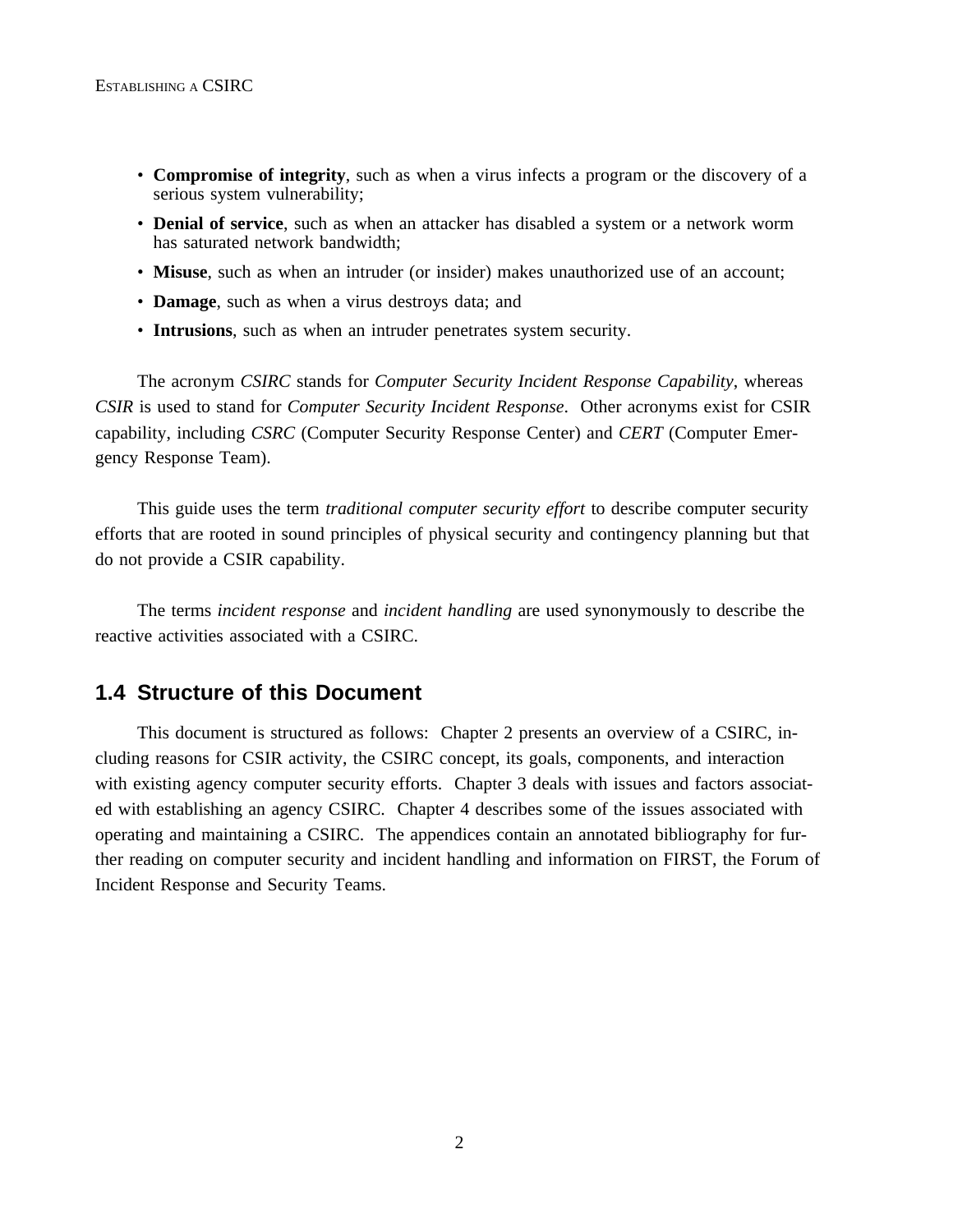# **2. CSIRC Overview**

This section describes the basic aspects of a Computer Security Incident Response Capability: its concept, benefits, components, and relationship to current computer security efforts within an agency. Background sections are included that deal with traditional computer security efforts, current threats to computer security, and justifications for increased CSIRC activity.

## **2.1 Traditional Agency Computer Security Efforts**

A traditional computer security effort typically is *not prepared* to detect and subsequently react in a *timely* and *efficient* manner to computer security threats, such as systems intrusions or serious bugs and vulnerabilities in systems.

Traditional computer security efforts are designed to meet a threat scenario that today is considered incomplete or outdated. Until the early 1980s, problems such as computer viruses and malicious hacking activity were not recognized as problems. Available guidance concentrated on subjects such as disaster recovery, physical security, backup contingency procedures, and data confidentiality. Agencies sometimes combined computer security responsibilities with general security responsibilities, therefore those responsible for computer security often were not highly skilled in computer technology. For many years, this arrangement of resources sufficed.

## **2.2 The Changing Threat Environment**

Computer systems have progressed rapidly in capability and availability. Networks such as the *Internet*<sup>1</sup> link together tens of thousands of systems and cross international boundaries. System costs have decreased so that multi-user systems, personal computers, and local area networks are often widespread throughout agencies.

Along with the growth and spread of computer technology, a similar growth has occurred in the ways in which high technology can be exploited for harmful purposes. Four factors have increased risks of malicious exploitation:

- An emphasis on data confidentiality (and not integrity or availability);
- Increased use of local and wide area networks;

<sup>&</sup>lt;sup>1</sup>The *Internet* is an interconnected network of many networks all running the TCP/IP protocol suite, connected through gateways. It exists to facilitate sharing of resources at participating organizations, which include government agencies, educational institutions, and private corporations. The *Internet* is very large, covering the United States, Canada, Europe, and Asia. Estimates of numbers of hosts exceeds 500,000; it continues to grow at a fast rate.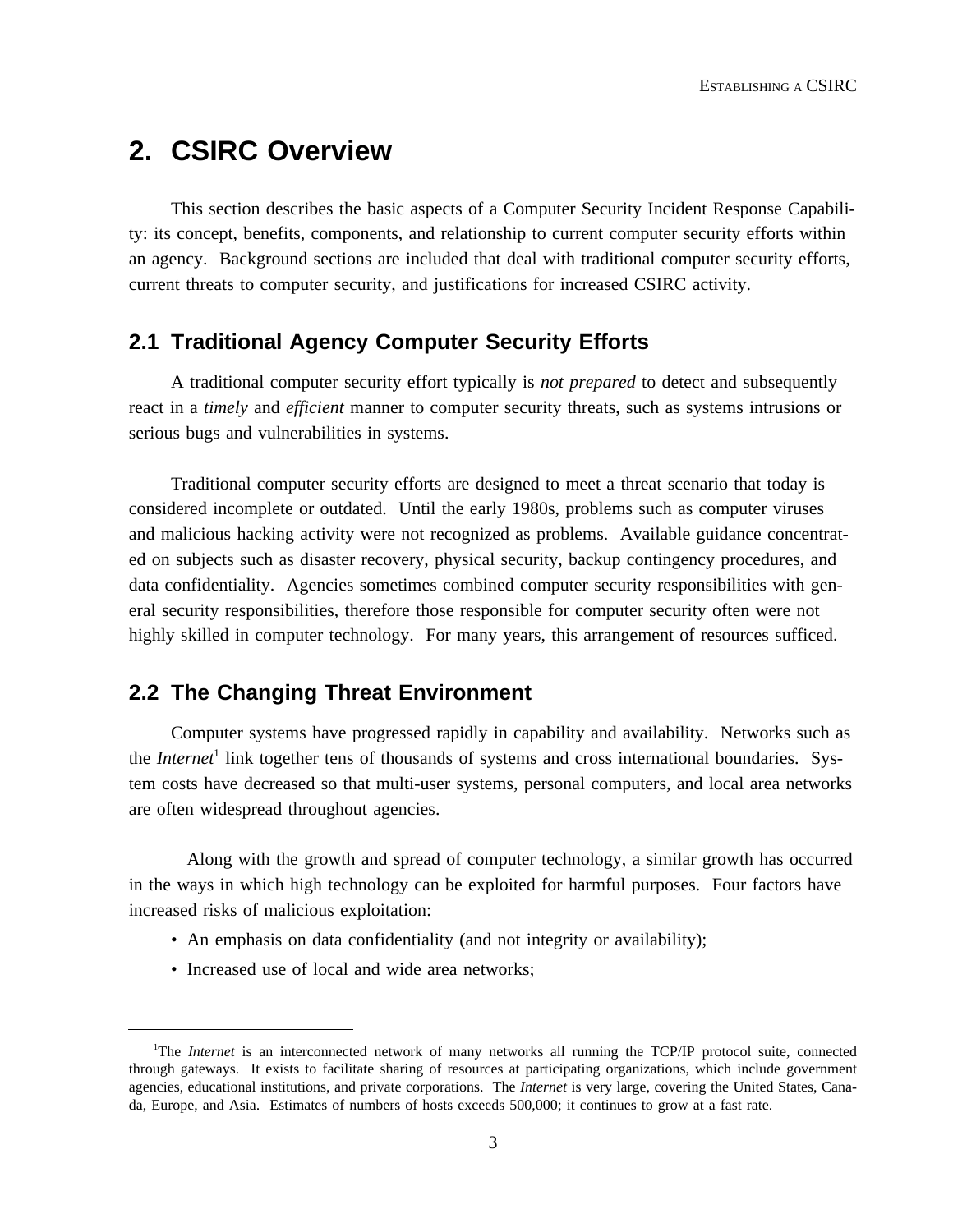- Extensive use of personal computers combined with lack of user training; and
- Increased chances of vulnerabilities due to system complexity.

Due to computer security requirements being driven in the past by concerns primarily with secrecy, most advances in computer security have been oriented towards protection of data confidentiality [RISK91] and not integrity or availability. However, threats such as computer viruses and worms are generally defeated by mechanisms for ensuring integrity and availability. While many vendors' products contain some integrity-enhancing mechanisms, systems are more at risk to threats such as viruses and worms that target integrity and availability.

The growth of networks now provides more freedom of range for malicious activity [QUARTERM90]. A networked system whose manager and users practice poor security poses significant threats to other systems on the network by enabling the spread of malicious software or by use as a springboard for malicious user activity. Interconnected computer networks also provide attackers a high degree of anonymity since connections between networks and countries are often difficult to trace.

As the price and size of systems has decreased, many users of systems have become, in effect, system managers as well. This is particularly true of personal computers, but often users of more complex and powerful systems must combine their other work activities with system management. This arrangement may reduce emphasis on proper system management and security procedures and increase the likelihood that systems are not maintained to be more resistent to computer security threats.

Finally, the complexity of modern systems has increased the risk that software defects remain undetected until the systems are already in operation. Users are at risk from undetected vulnerabilities and system failures that affect system integrity and availability and increase the odds of malicious exploitation.

### **2.3 The Need for CSIR Capability**

The elements of a traditional agency computer security effort continue to be important and useful. As shown in the previous discussion, two trends necessitate the establishment of CSIR capability: first, computers are widespread throughout agencies; agencies rely heavily on computers and cannot afford denial of service, and second, agency computer systems and networks are at much higher risk to threats such as computer viruses, intrusions, and vulnerabilities. The following examples of computer security incidents are now commonplace: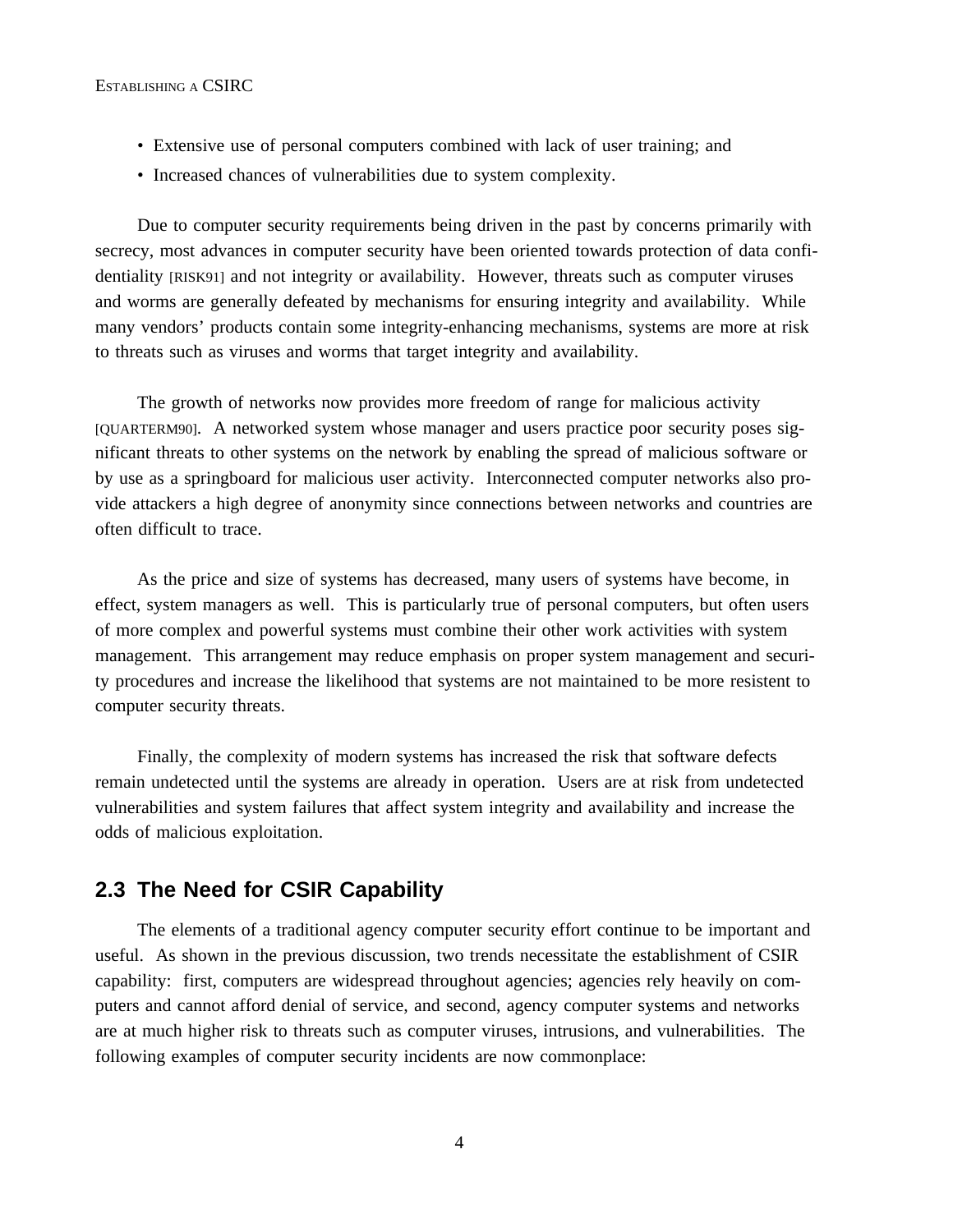- A computer virus is copied to a LAN server; within minutes hundreds of other computers are infected; recovery takes several people and several days.
- Backups infected with viruses result in reinfected systems, requiring more time and expense.
- Vulnerabilities in software are discovered that permit unauthorized entry; explicit instructions on how to exploit the vulnerability become quickly known.
- System intruders copy password files and distribute them throughout large networks.
- Break-ins through international networks require cooperation of different government agencies.
- Outbreaks of viruses or system penetrations appear in the press, causing embarrassment and possible loss of public confidence.

These situations could cause agencies to face extreme expense in productivity, significant damage to their systems, loss of funds, and damage to their reputations [GAO89]. Clearly, agencies now need to take action prior to suffering the consequences of a serious computer security problem.

### **2.4 The CSIRC Concept**

A Computer Security Incident Response Capability is that part of a computer security effort that provides the capability to respond to computer security threats rapidly and effectively. A CSIRC is a direct extension of the contingency planning process, due to its explicit preparedness to respond to threats as they occur.

A CSIRC should be a central capability for dealing with virtually any computer security problem that occurs. It should provide a means for reporting incidents and for disseminating important incident-related information to management and users. It should concentrate the coordination of incident handling into one effort, thereby eliminating duplication of effort.

One basic aim of a CSIRC is to mitigate the potentially serious effects of a severe computer security-related problem. To effect this aim, a CSIRC effort requires the involvement and cooperation of the entire agency. It requires not only the capability to react to incidents, but the resources to alert and inform the users. It requires the cooperation of all users to ensure that incidents are reported and resolved and that future incidents are prevented.

A CSIRC, viewed as a discrete organization, would be relatively small, perhaps only three or more individuals. In its broadest sense, a CSIRC effort can be viewed as the involvement of the agency as a whole, organized such that its management structures, communications and re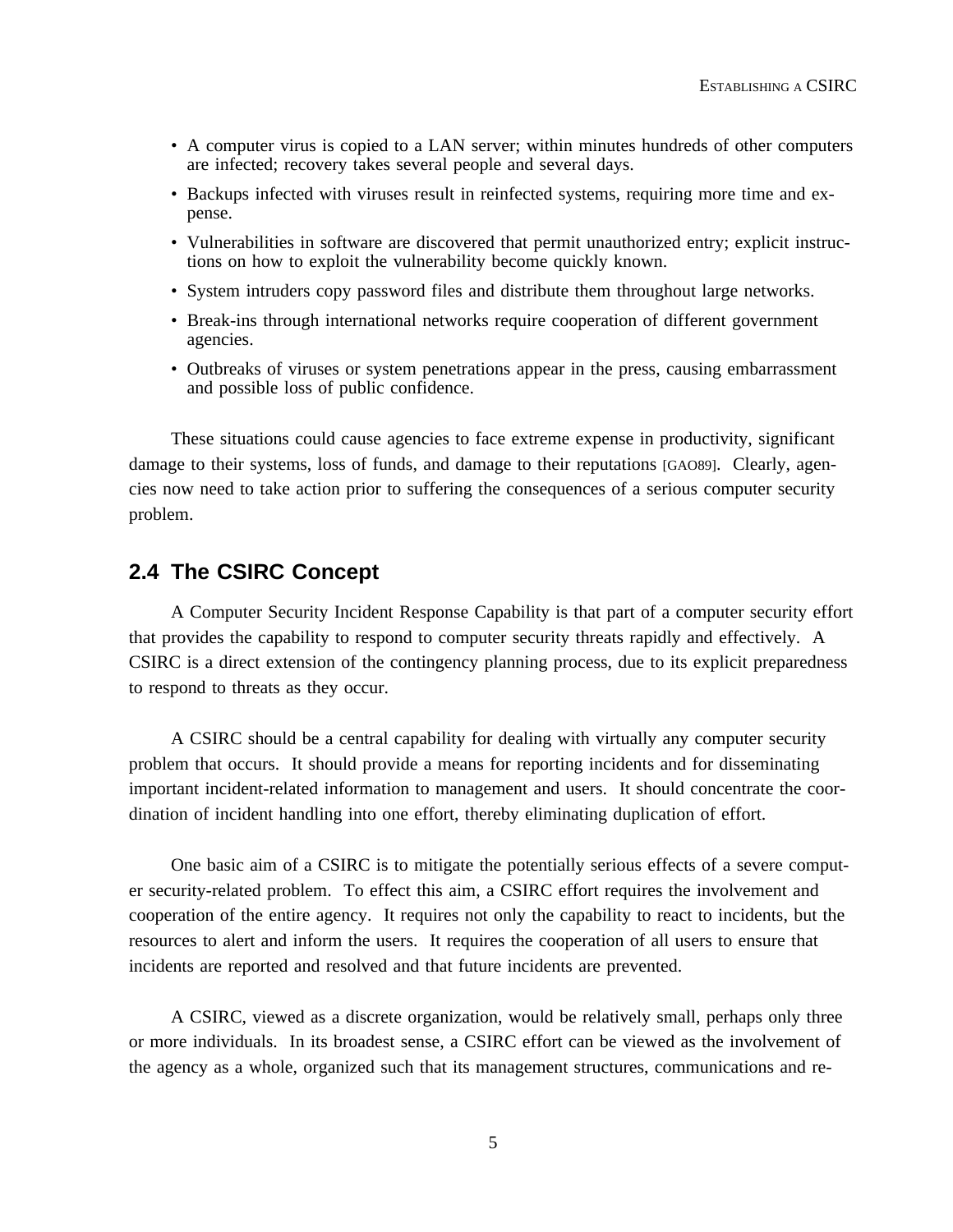porting mechanisms, and users all work together in reporting, responding to, and resolving computer security incidents quickly and efficiently.

## **2.5 CSIRC Constituency and Technology Focus**

Inherent to the purpose of a CSIRC is the existence of a *constituency*: the group of users or organizations served by the CSIRC. The constituency members share specific characteristics, such as a specific agency, its computer network, certain operating systems, or other common factors. The CSIRC's *technology focus* is that area of computer technology in use by the constituency that the CSIRC specializes in, such as microcomputers, or microcomputers of a certain make.

A CSIRC constituency need not be the entire agency or organization. For example, an agency might utilize several types of computer and networked systems, but may decide that a CSIRC is required to serve only its microcomputer users, e.g., computer viruses are viewed as more likely a threat than those threats more common to larger systems. Or, a large agency composed of several sites may decide that current computer security efforts at some sites do not require a CSIRC, whereas other sites do.

### **2.6 Proactive vs. Reactive Nature of a CSIRC**

A CSIRC is not solely a reactive capability; it is also a *proactive* approach to reducing an agency's computer security risks. When not responding to incidents, a CSIRC can take proactive steps to educate its constituency regarding pertinent risks and threats to computer security. These activities can prevent incidents from occurring. They include informing users about vulnerabilities and heightening awareness of other security threats, procedures, and proper maintenance of their systems.

An analogy to this mix of activities is a typical fire department. The reactive activities include fighting fires; however, one could say that the proactive, or fire-prevention, activities result in more injuries prevented. Likewise, a CSIRC may prove more cost-effective because of its incident-prevention activities than its incident-handling efforts.

## **2.7 CSIRC Relationship to Current Agency Security Efforts**

A CSIRC activity complements and improves current computer security efforts. Results of CSIRC activity such as collected statistics and other information on computer security, complement other components of current efforts such as risk analysis, contingency planning, and security audit. The proactive functions of a CSIRC, such as security awareness training, may already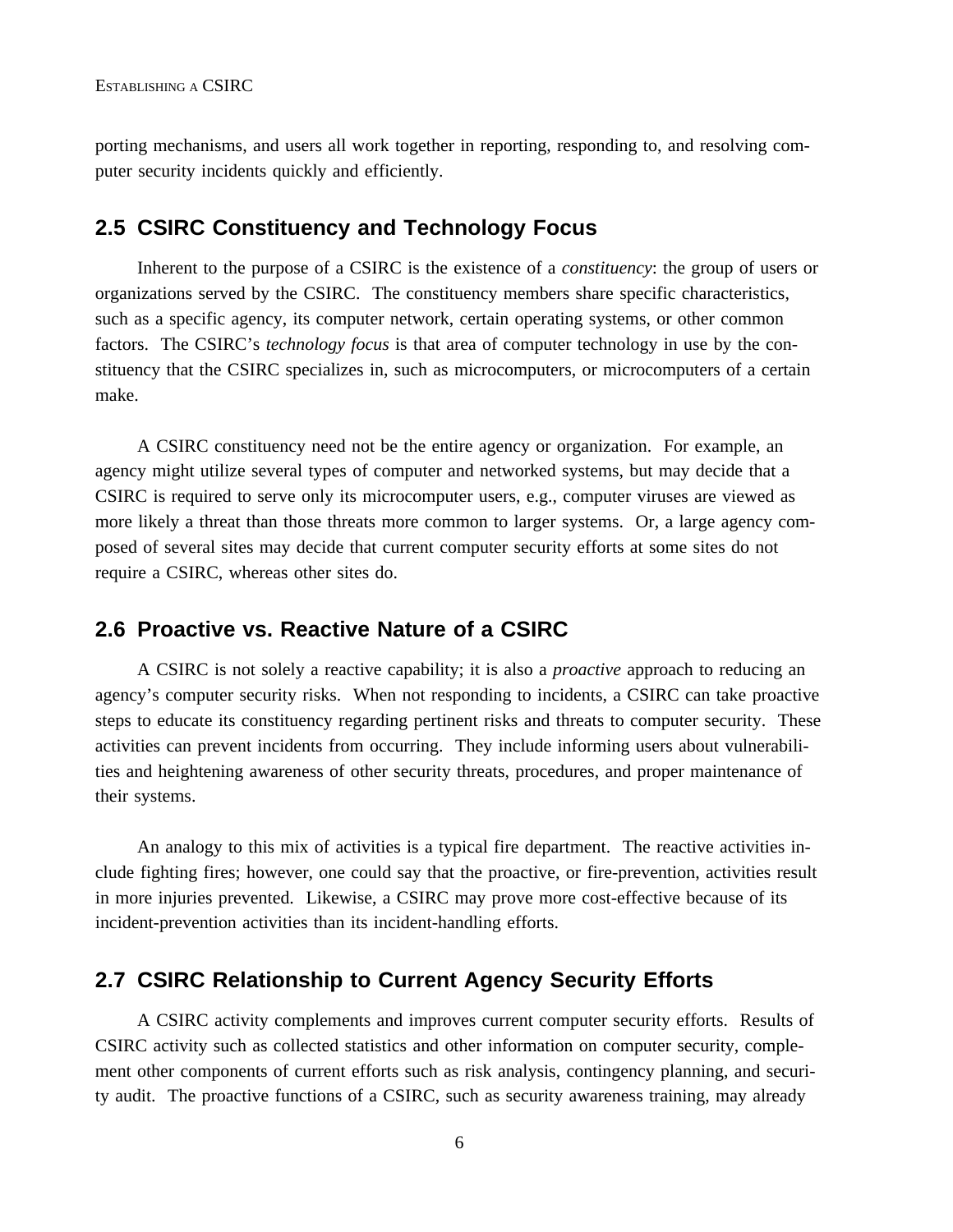exist to some degree in current security programs. The essential requirements for centralized reactive capability may already exist to some degree in the form of help desks, management reporting structures, and policies for centralized reporting.

However, a CSIRC is defined less by its organizational structure than by its centralized, proactive capability to respond to security threats with speed, efficiency, and without duplication of effort and waste of agency resources. To achieve those objectives, current efforts will most likely require some revamping. Policies for centralized reporting and mechanisms for effecting it may need to be put into place. Personnel with the requisite skills and necessary equipment may need to be dedicated to the effort. Other changes in the way in which the agency manages computer security will most likely result.

## **2.8 Early Agency CSIRC Efforts**

Several government agencies have started CSIRC activities or have augmented their computer security efforts with CSIR capabilities. In 1988, the Defense Advanced Research Projects Agency (DARPA) funded the CERT/CC (Computer Emergency Response Team/Coordination Center) to investigate and resolve computer security incidents related to the Internet, concentrating mainly on UNIX<sup>2</sup> operating systems [SCHERLIS88], [SCHERLIS89]. In 1989, the Department of Energy (DOE) funded the CIAC (Computer Incident Advisory Capability) to handle computer security incidents affecting DOE systems [SCHULTZ89]. Both teams have handled and resolved many incidents and regularly issue alerts concerning new vulnerabilities and software defects. Several other government and commercial organizations also created CSIRC efforts [DDN89], [FEDELI91]. In 1990, the National Institute of Standards and Technology (NIST), in conjunction with the CERT/CC, DOE's CIAC, the National Aeronautics and Space Administration (NASA), and other agency response teams, organized a cooperative activity known as the Forum of Incident Response and Security Teams (FIRST). The purpose of the Forum is to share technical information and to foster further participation in incident-handling efforts by government, commercial, and academic institutions [NIST90]. Refer to Appendix B for more information.

<sup>&</sup>lt;sup>2</sup>UNIX is a registered trademark of AT&T.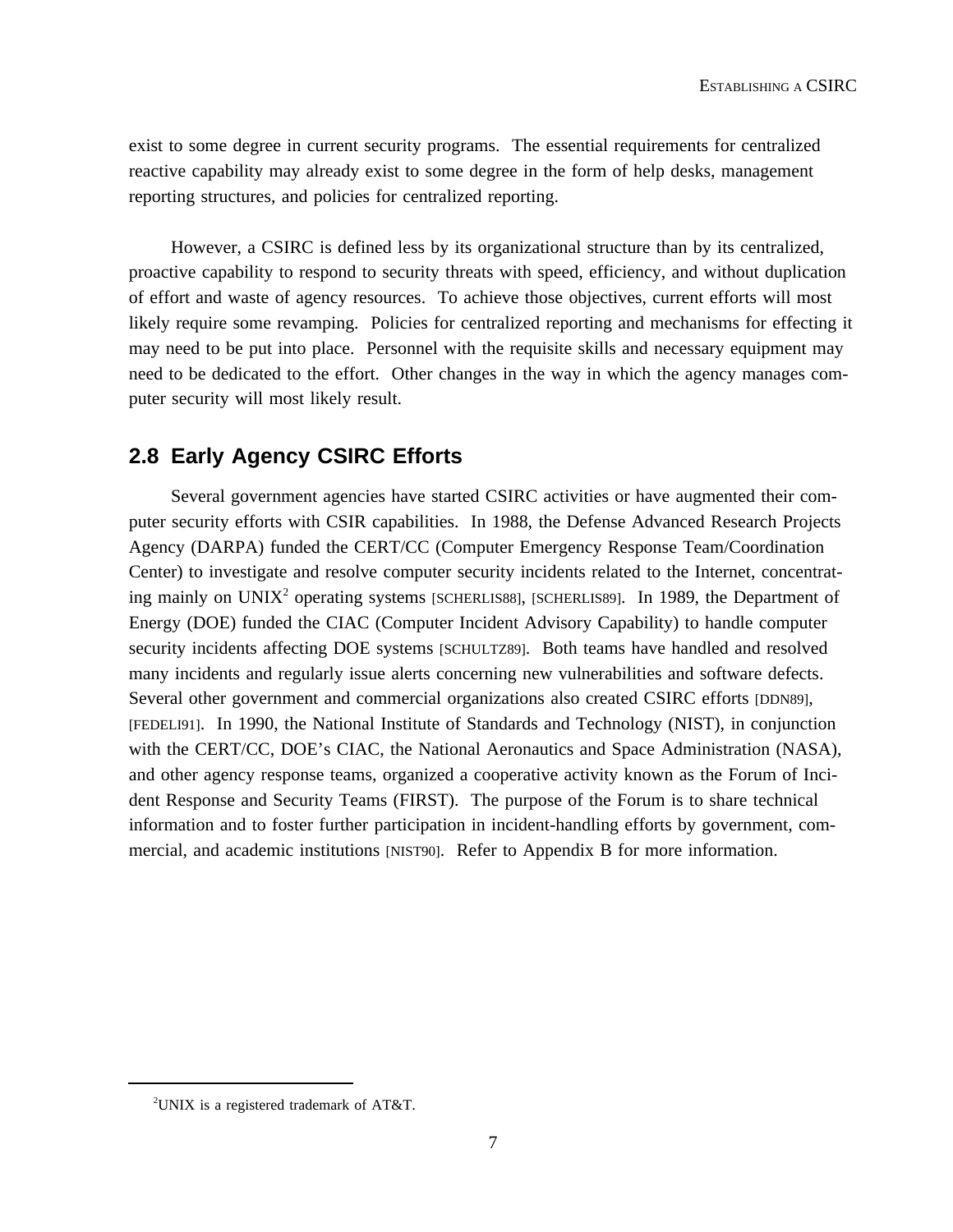ESTABLISHING A CSIRC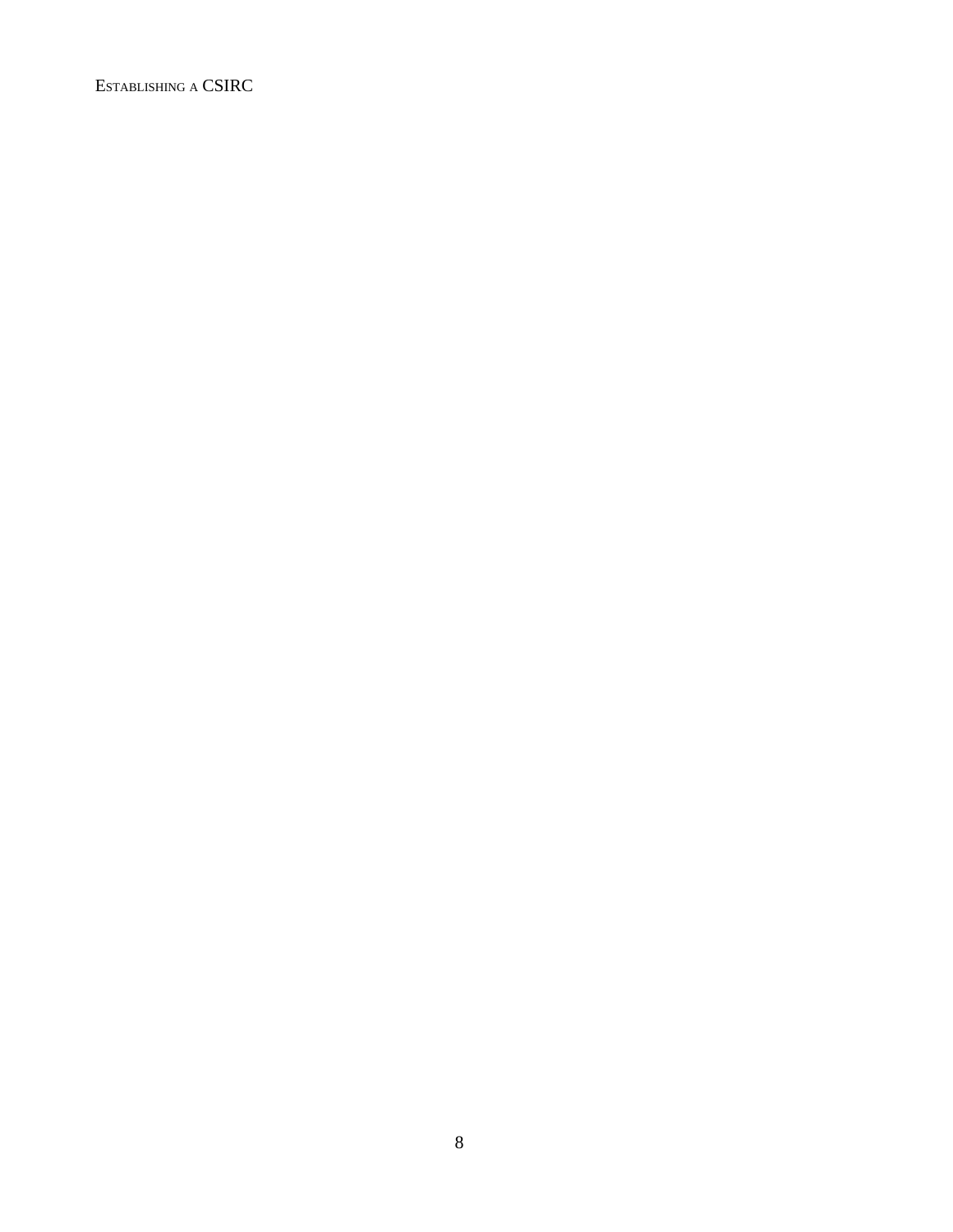## **3. Issues in Establishing a CSIRC**

This section describes some of the initial steps and issues in establishing a Computer Security Incident Response Capability. While each agency has its own specific requirements, the steps and issues listed here should be applicable to most environments. The issues center on determining the initial goals of the CSIR effort, defining the CSIRC constituency, acquiring agency support, effecting policies for centralized reporting, documenting procedures, and staffing.

## **3.1 Determining CSIR Goals**

The first step in establishing an incident response capability is to determine whether the nature of the computer security problem in the agency and how it could better be handled via a CSIRC as opposed to an existing effort. From there, the goals of the CSIRC effort need to be stated. The goals define the scope and boundaries of the effort, including the type of technology to be protected and the constituency served. Establishing clear and realistic goals will help to determine expectations of the management and the funding necessary.

A major objective of a CSIRC is to gain control of the security problem by taking a proactive approach to the agency's security problems and reacting to incidents as necessary. The goals of a CSIRC might include some of the following:

- facilitate centralized reporting of incidents;
- coordinate response to incidents of a certain type or affecting a certain technology;
- provide direct technical assistance as needed;
- perform training and raise security awareness of users and vendors;
- provide a clearinghouse for relevant computer security information;
- provide data and other inputs to the contingency planning effort;
- promote computer security policies within a constituency;
- develop or distribute software tools to the constituency;
- encourage vendors to respond to product-related problems; and
- provide liaisons to legal and criminal investigative groups.

Goals should be simple, unambiguous, and realistic. For example, the ability to perform training might be too expensive for some organizations. Attempting to serve disparate constituencies such as main-frame *and* microcomputer users may be impractical depending on fiscal constraints. Therefore, guard against adopting any overly ambitious or ambiguous goals.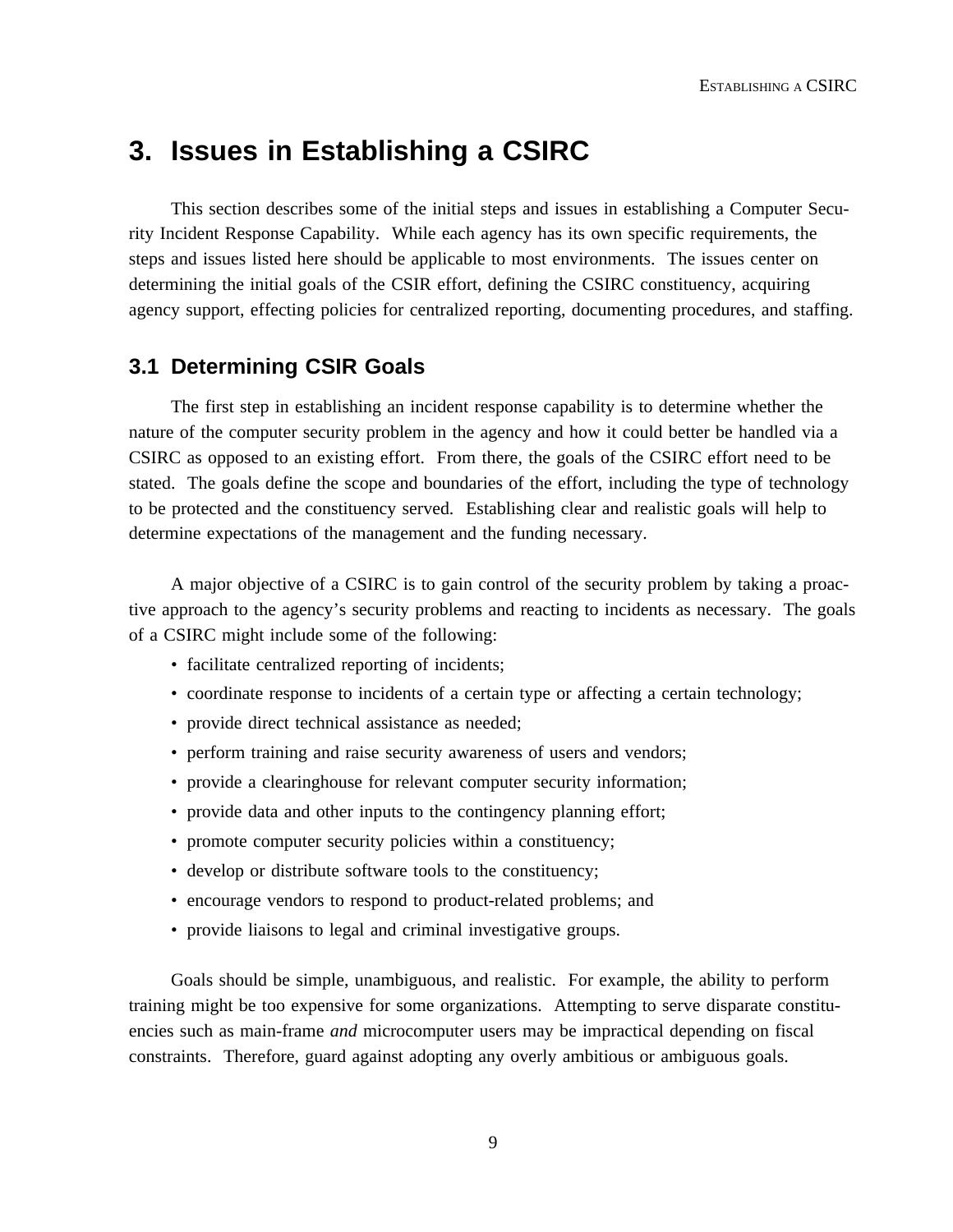## **3.2 Defining the CSIRC Constituency**

The CSIR goals determine the CSIRC's *constituency*. The constituency is usually aligned along a particular technology focus of the CSIRC, such as a particular type of computer operating system or network. However, if the constituency is defined to be an entire agency, the technology focus results in any computer technology in use by the agency, including mainframes, personal computers, and associated networks. The size of the constituency and the diversity of the technology focus thus determine the size and scope of the CSIRC effort. The more broad the technology focus, the more important and expensive it will be to acquire staff with technical expertise in every area.

#### **3.2.1 Constituency Communications Issues**

An important factor in choosing a constituency is whether there exists a means by which the CSIRC and the constituency can communicate efficiently and rapidly, such as a centralized computer network. The constituency will need to be in touch with the CSIRC to effect centralized reporting of incidents, to request assistance, or to request information about relevant aspects of computer security. If some convenient or common means of communication is not available, other means such as facsimile or printed information disseminated via mail could suffice or could be used as a backup measure (however, the CSIRC's ability to respond quickly to incidents would be curtailed). Another issue in constituency communications is whether sensitive or classified information will be communicated; a means for trusted communications might be required such as encryption devices or STU-III telephones.

#### **3.2.2 Formal and Informal Constituency**

In certain situations, a CSIRC will serve both a *formal* and an *informal* constituency. The CSIR goals determine the formal constituency, for example, a formal constituency of microcomputer users within a specified agency. However, the CSIRC could find itself serving an informal constituency of multi-user system users from the same agency, microcomputer users from other agencies, agency contractors, or users from the general public. This situation might arise because the CSIRC has become well-known and may be the only such capability within convenient reach of the informal constituency. While the evolution of an informal constituency can be a sign of the CSIRC's success and effectiveness, it can also cause problems. A CSIRC could have difficulty turning down requests from an informal constituency and thus find itself overwhelmed with work. Also, the relations between agencies could be disrupted if, for example, Agency A's users prefer to directly contact Agency B's CSIRC instead of going through Agency A's own computer security channels. Thus, a CSIRC needs to be aware of its requirements to serve its formal constituency, despite pressures from other communities.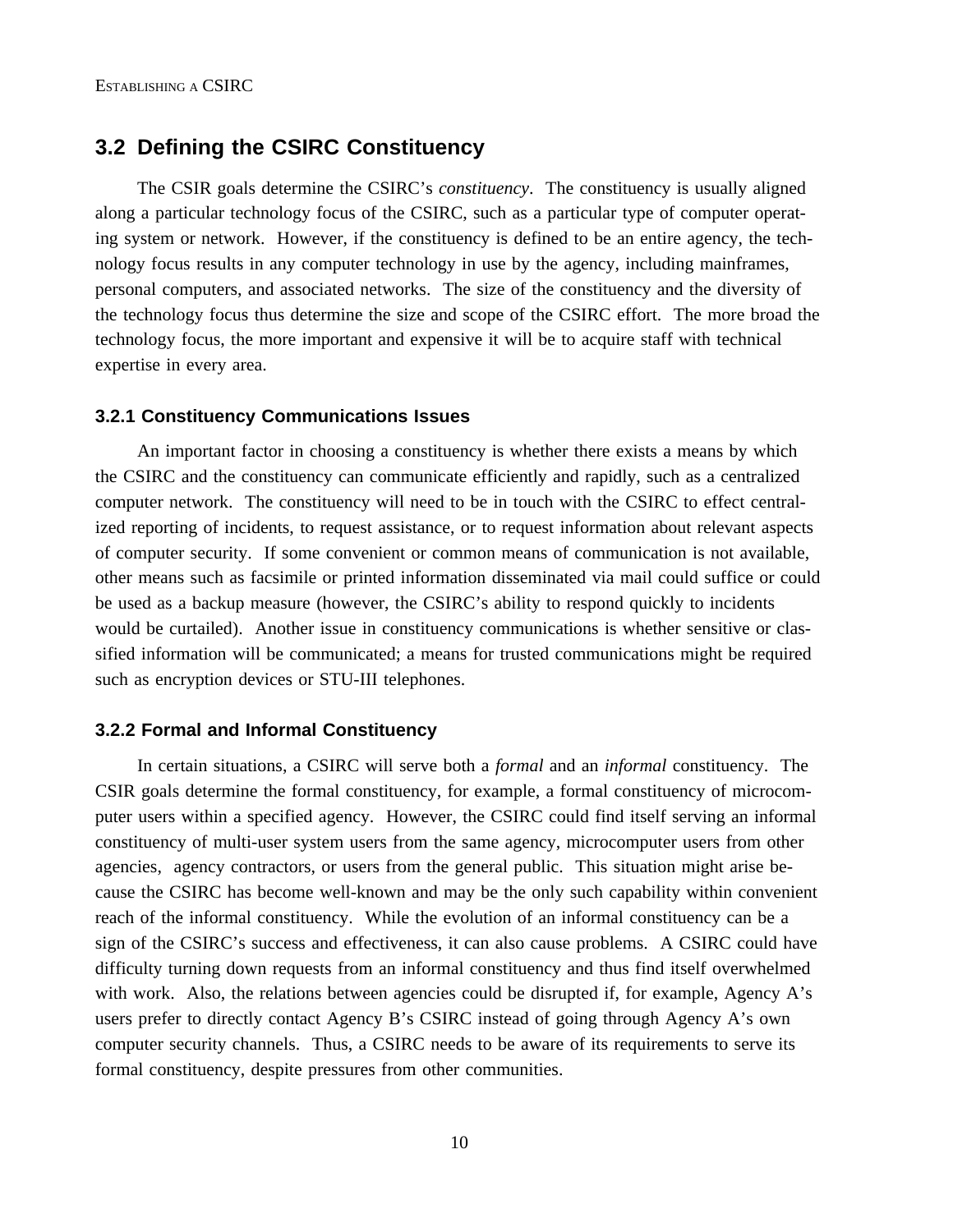## **3.3 Determining the Structure of the CSIRC Effort**

A CSIRC structure can take different forms, depending on agency size, its diversity of technologies, and its geographical locations. When determining a structure, keep in mind the objectives of centralized response and avoiding duplication of effort. From there, much will depend on the size and diversity of the constituency and existing reporting and security practices at the agency. Although there are many suitable structures for a CSIRC, the following paragraphs describe two general approaches.

#### **3.3.1 Centralized, Distinct Organization**

Certain environments may find it most practical to utilize a CSIRC that is separate from the agency reporting structure. The CSIRC may operate in conjunction with existing security efforts, but physically may be a separate group that can be contacted directly by agency users. This approach results in a highly centralized CSIRC which is most feasible when the constituency is aligned along a centralized communications network.

Several working models for centralized and distinct CSIRC activities exist [PETHIA90], [SCHULTZ90]. In the case of the CERT/CC and DOE's CIAC, DARPA and DOE respectively have created new organizations as opposed to augmenting existing ones. Although the two organizations are different, they share the same characteristics of being highly centralized, they operate without authority to enforce policies, and they are relatively small in size. Yet by virtue of centralization, they are able to meet the needs of very large constituencies.

This model can be reworked in many ways to fit different circumstances. An agency or site may be able to augment an existing computer security group with CSIR capabilities, such that the group can operate as a discrete unit for the location. For certain environments, this approach is more cost-effective as much duplication of effort is avoided and centralized reporting is rendered less complicated. Additionally, this structure lends itself to a contracted activity if agency expertise is not available.

#### **3.3.2 Decentralized, Distributed Organization**

For a variety of reasons, certain environments may find it difficult or impractical to create a CSIRC that is separate from the agency reporting structure or that is centralized into a separate group. For example, the sensitivity of the agency's operations may make it difficult to relinquish any control to one CSIRC activity. Or, the diversity of the technology and resultant constituencies may require a less unified approach. The existence of certain reporting and communications structures may also make it more feasible for the CSIRC activity to be distributed among several locations and levels of the agency.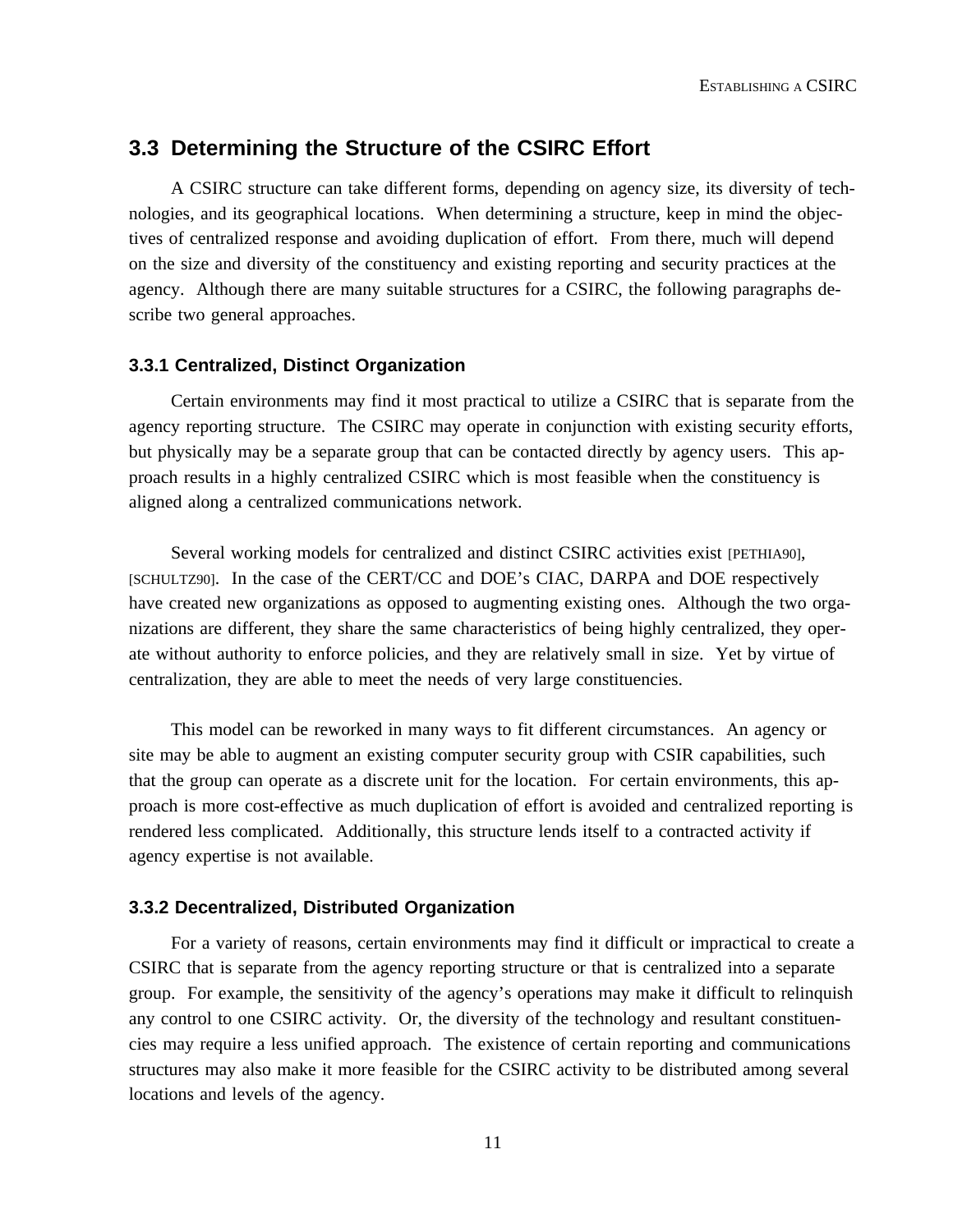As an example, an agency could augment existing computer security capabilities, such as help desks or site security offices, with CSIR capability. Each resultant CSIRC would specialize in the needs of its local constituency. However, if the agency is large, many such CSIRCs might be required, all needing to report to a centralized computer security capability. The centralized capability may not require any incident handling expertise, but would minimally log all incidents and facilitate communications among the lower-level CSIRCs; it could also coordinate contacts with investigative agencies and the press. Existing management structures could be used to bubble information up and down throughout the agency [FEDELI91]. This model may work well in certain environments, but could also result in some duplication of effort and prevent incidents from being handled in a timely manner.

In summary, it is difficult to prescribe one best structure, as each agency has different requirements. The objectives and goals of the CSIR effort may have to be adjusted somewhat with existing practices and the nature of the agency; however too much compromise could result in an unwieldy approach that may prove inefficient and too expensive.

## **3.4 Management Support and Funding**

The establishment and operation of a CSIRC requires significant time and resources. Without proper support from management for the CSIRC effort and for policies such as centralized reporting, an effective CSIRC is not possible. Furthermore, a "rogue" CSIRC may cause an agency more harm that good and reduce the likelihood of funding for an approved CSIRC.

#### **3.4.1 Funding and Staffing Issues**

A CSIRC requires two types of funding: start-up and continued funding. Start-up funding includes items such as computer equipment, new hires, communications facilities, and offices. Continued funding includes items such as salary growth, inflation, travel, workshop and resource center expenses, and equipment maintenance.

A CSIRC plan might calls for at least one manager and one or more technical staff members. A basic level of staffing is required to accomplish all goals and avoid burn-out. Since it may be difficult to identify all staffing costs at the outset, the following year's funding estimates should account for possible growth in staff.

Management should be presented with several alternative CSIRC configurations, with their respective funding and staffing estimates. For example, a full CSIRC effort could be scaled back and presented as an alternative, with the appropriate trade-offs noted.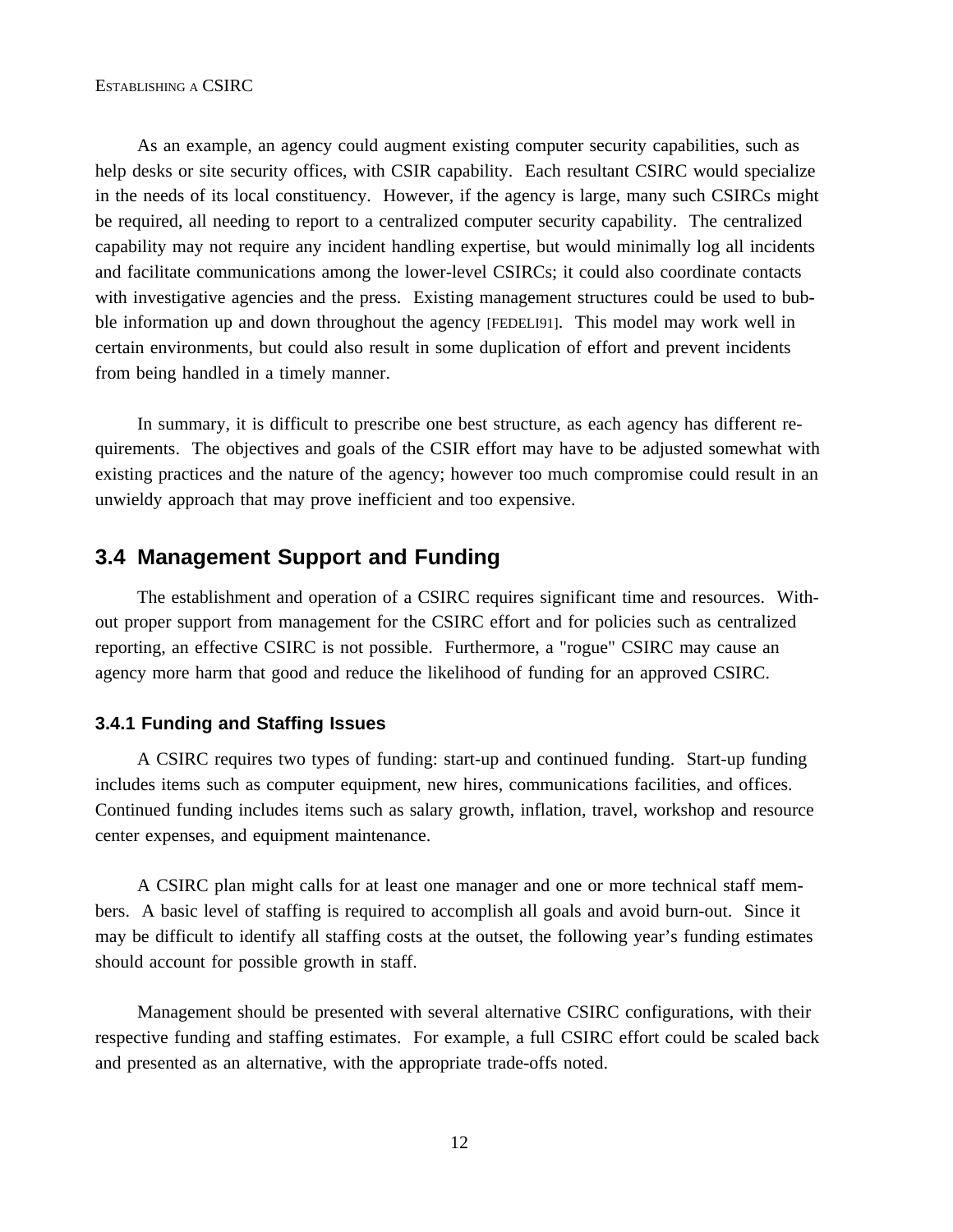#### **3.4.2 Effecting Centralized Reporting of Incidents**

Once management support for the CSIRC is established, agency officials need to issue policies to direct the reporting of computer security-related problems to a central point of contact, such as the CSIRC hotline or e-mail address. Centralized reporting is vital to the CSIRC's ability to be effective; if the CSIRC is a single point of contact for its constituency, it is then possible to respond to all incidents and to determine whether incidents are related. With centralized reporting, a CSIRC can also develop accurate statistics on the size, nature, and extent of the security problems within the agency.

## **3.5 Creating a Charter**

Incident response is fraught with many difficulties that arise out of confusion over roles and responsibilities. A charter helps to resolve these conflicts as well as other turf issues that arise. The charter is a statement of the CSIRC's purpose and function. It represents management's acknowledgment and approval of the CSIRC effort. The charter lists the requirements that the CSIRC must satisfy and lays out the boundaries or scope of the CSIRC effort. It should be made available to the agency for use as a reference.

#### **3.5.1 Legal Issues in Determining a Charter**

[STEWART89] notes that CSIRC activity raises several legal issues, mostly involving liabilities that may be incurred as a result of intentional, reckless or negligent conduct on the part of the CSIRC that could cause injury to another party.<sup>3</sup> Even though a CSIRC is performing a useful service, it may be liable to software vendors, users, or others if it performs its work negli-

<sup>3</sup> [STEWART89] is oriented towards those who would establish *Computer Security Response Centers* (CSRCs) for the Internet; it does not purport to provide definitive legal advice. It states that the implementation of a CSRC raises a number of legal issues, including the following:

<sup>•</sup> What is a CSRC's liability if, having undertaken to assist in the protection of Internet, it fails to do so and someone is harmed as a result?

<sup>•</sup> What is a CSRC's liability if it reports a software bug to a publisher or to users and the bug does not, in fact, exist?

<sup>•</sup> How should legal concerns shape a CSRC's planned collection and notification procedures, if at all?

It states that most of the liabilities facing a CSRC are in the nature of torts, i.e., the civil liabilities the law imposes for intentional, reckless, or negligent conduct that causes injury to another. It then suggests that a CSRC could limit its exposure by clearly declaring that (a) its sole purpose is to evaluate and report software defects, (b) it will not be in the business of independently uncovering software defects, (c) it does not purport to displace the obligations software publishers have to computer users, (d) its efforts should be viewed as mere supplements to the efforts of Internet users and beneficiaries to protect the Internet, (e) it encourages users to purchase software maintenance from publishers and remain in contact with publishers and (f) it is undertaking these duties for the purpose of assisting publishers, users and other beneficiaries in protecting the viability of the Internet network and not attempting to protect the security of any particular computer system or user.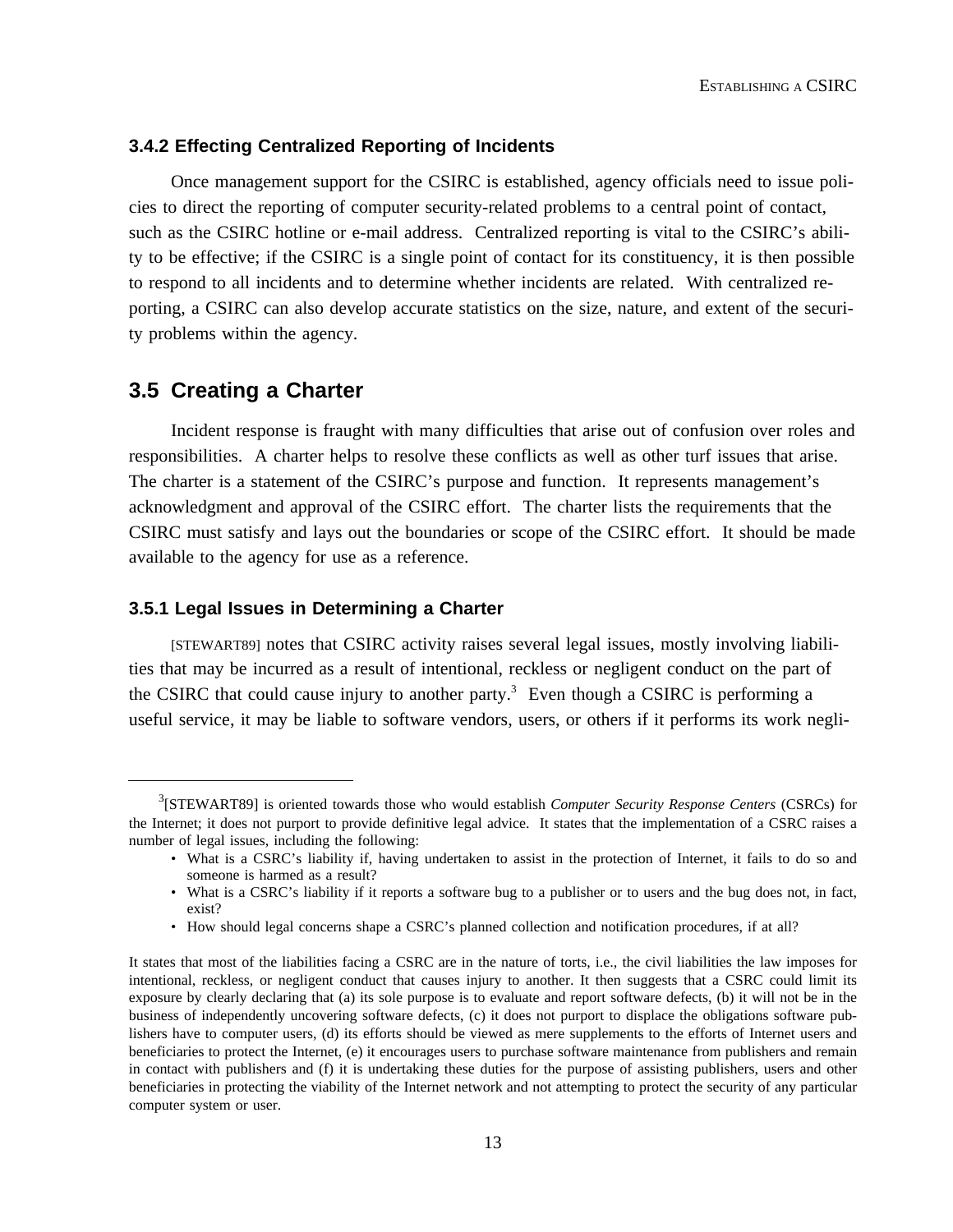gently. A CSIRC might limit its legal exposure by clearly declaring within the charter what the CSIRC is and is not purporting to do, how it will accomplish its goals, and where its boundaries of involvement lay. Appropriate legal advisors need to review the charter and all other procedures in use by a CSIRC.

#### **3.5.2 Components of a CSIRC Charter**

A CSIRC charter should include the following (or equivalent) sections to describe the purpose and scope of the effort [STEINBERG89]:

- 1. Executive Summary
- 2. Responsibilities
- 3. Methods
- 4. Reporting Structure and Staffing

*Executive Summary* - to quickly acquaint readers with the existence of the CSIRC, its overall scope of responsibilities, and other basic information.

*Responsibilities* - a description of what the CSIRC is and is not purporting to do. To limit its legal exposure, this section states the express purpose of the CSIRC effort and defines the boundaries of involvement for the CSIRC, such as when dealing with classified matters or matters involving other agencies or contractors.

*Methods* - defines in a high-level manner how the CSIRC will meet its responsibilities and requirements and the general approach used by the CSIRC for dealing with certain types of threats and for reducing risks in the affected areas.

*Reporting and Staffing* - identifies how the CSIRC will fit within the organizational structure of the agency and the staffing and funding requirements. This helps to quickly resolve boundary disputes and other potential conflicts over who should handle certain types of computer security problems.

## **3.6 Creating a CSIRC Operations Handbook**

The *Operations Handbook* contains the procedures that the CSIRC will follow and refer to during its daily activities. It provides a single point of reference for outlining the operating procedures as they are developed and implemented. The handbook is an evolving document that will undergo changes and modifications over time and as the CSIRC effort gains experience and benefits from lessons learned. Like the charter, it should be reviewed by legal advisors to avoid unnecessary legal conflicts.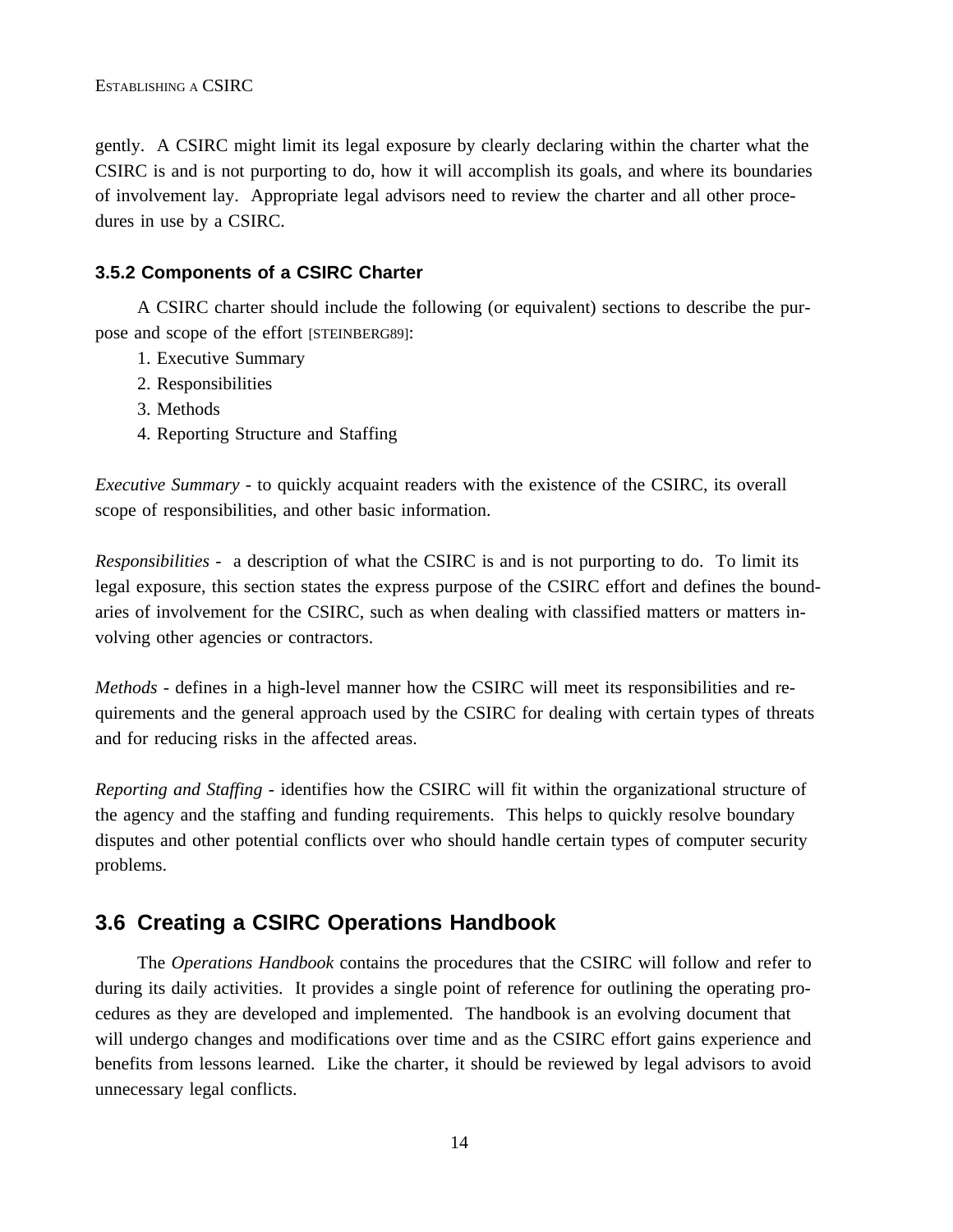The CSIRC staff members will need to consult the Operations Handbook routinely, thus it should be organized to provide ready access to operational information. The operations handbook should contain the following:

- Staffing Information contacts, facsimile, pagers
- Hotline Use numbers, procedures for 24-hour operation, on-call lists
- Constituency Communications procedures for receiving and sending information
- Incident Reports types of, content of, reviews of, how verified
- Information Handling logging, sensitive information, incident summaries
- CSIRC Computer Equipment administration policies, configurations, procedures
- Administrative Procedures expense reports, travel, security clearances
- Contacts within investigative agencies
- Dealing With Media press reports, clearance process
- Vendor Contacts
- Other Contact Information other individuals to contact for help, reference

The Operations Handbook will need to be revised frequently, especially during the first year of CSIRC operation. An on-line copy helps to facilitate frequent revisions.

## **3.7 CSIRC Staffing Issues**

Although agency requirements differ, a typical CSIRC might have the following full-time staff:

- one or more CSIRC coordinators;
- several technical staff members (probably two or more); and
- support staff as necessary.

It is difficult to prescribe a typical staffing profile, as the profile is directly related to the diversity of the constituency and its size as well as to other factors such as the types of risks to the constituency technology. For example, a CSIRC that handles incidents of computer viruses may be much smaller than a CSIRC that covers several types of systems.

#### **3.7.1 CSIRC Coordinator**

The position of *CSIRC coordinator* entails much more than typical management functions. A CSIRC, in the course of handling incidents, may prove to be controversial, especially when the incidents involve dealings with other agencies or with law enforcement groups or the press. In situations where delicate political relationships have to be considered, the manager of a CSIRC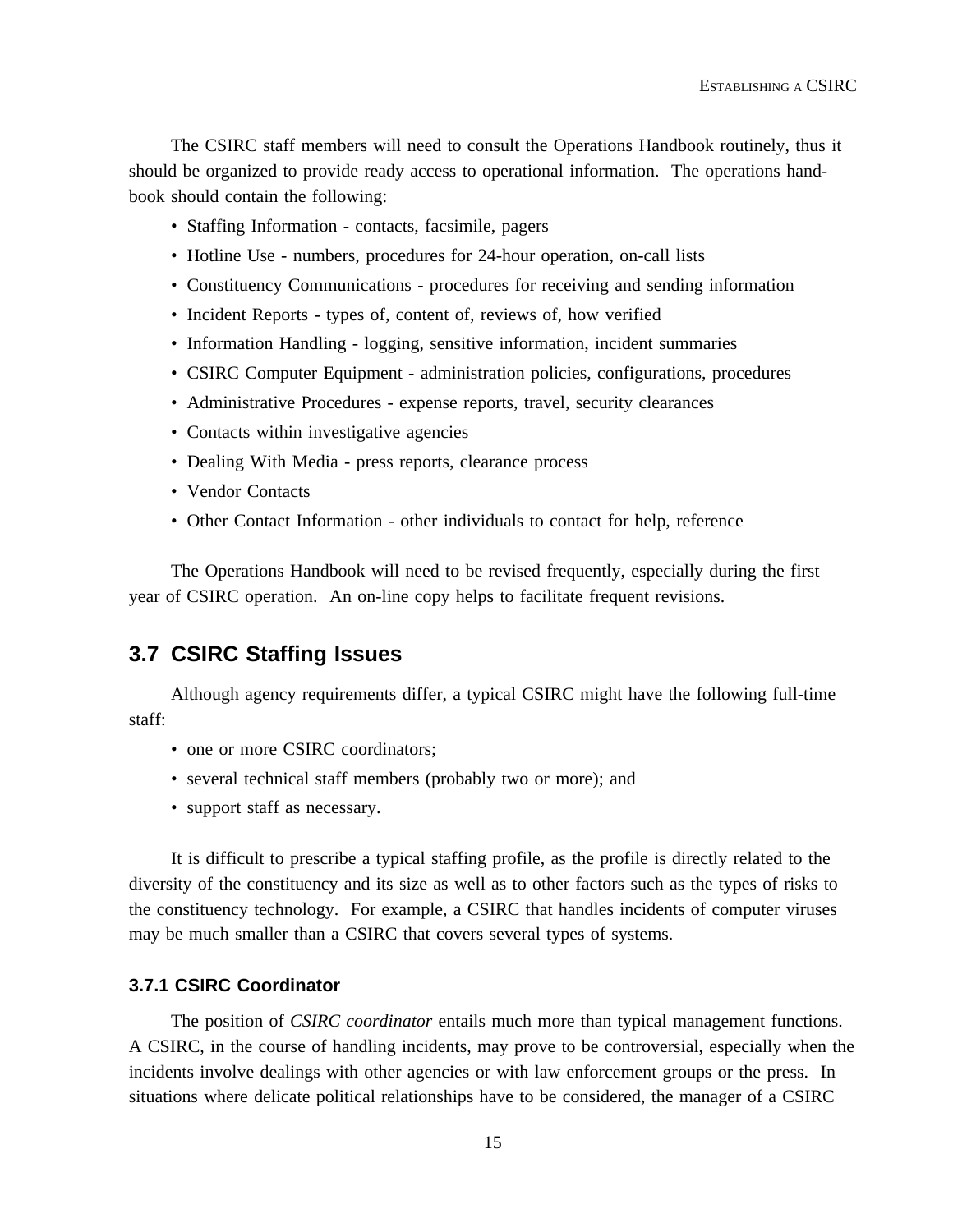will need to be adept at maintaining a positive working relationship between the CSIRC and any affected groups. The CSIRC coordinator might also have to spend a considerable amount of time "selling" the CSIRC efforts to the constituency and vendors to effect a better relationship and raise computer security awareness.

#### **3.7.2 Technical Staff**

A CSIRC's *technical staff members* should possess a number of important qualities. Technical expertise in the CSIRC's technology focus is essential; however, a broad range of experience is most desirable. Other important qualities center around good communications skills. A summary of the qualifications a technical staff member ought to possess might be as follows:

- capable of supporting the technology focus;
- work in a group environment and share information with others;
- communicate effectively with different types of users, who will range from system administrators to unskilled users to management to law-enforcement officials;
- be "politically" adept and skilled at dealing with emotional situations;
- be on-call 24 hours as needed; and
- be able to travel on short notice.

#### **3.7.3 Other Support Staff**

Other support staff could be utilized to perform functions connected with the daily operation and support of the CSIRC; this could also be performed by technical staff members. Some of the functions performed by other support staff would be as follows:

- maintain CSIRC computer resources;
- coordinate incident logging procedures;
- develop histories and summaries of CSIRC interactions;
- on-line analysis of CSIRC operations;
- capture lessons learned through operation of the CSIRC and post-incident reviews; and
- provide support services to the rest of the CSIRC members.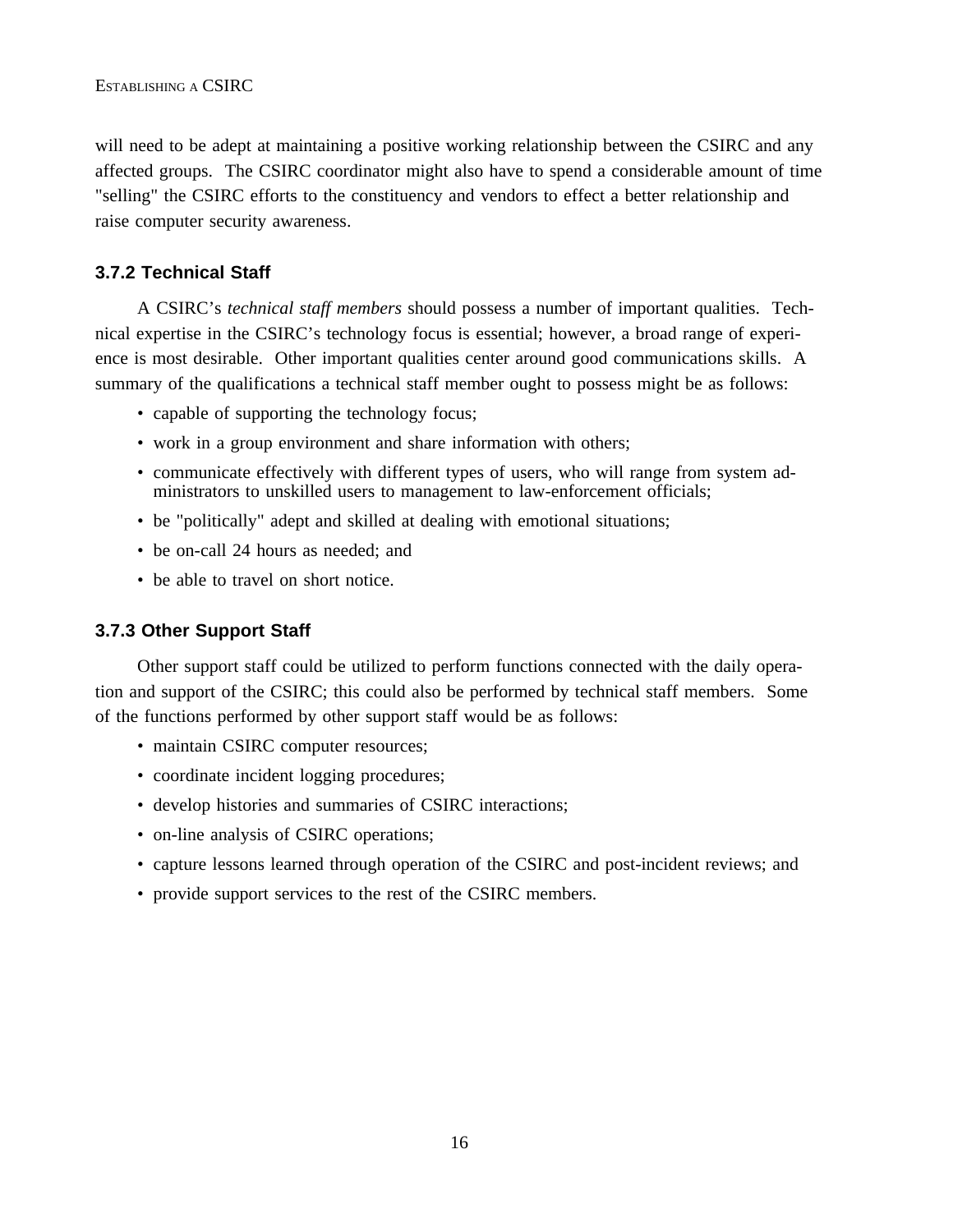#### **3.7.4 Requirements for Clearances**

CSIRC staff members may require clearances to work with Department of Defense agencies and law enforcement groups in situations where data may be sensitive or classified. While clearances will not be necessary for all environments, information about aspects of incidents can become classified depending on many factors. Finding people who can or wish to undergo the clearance process and who possess the requisite skills may be time-consuming and the clearance process itself may take several months or longer. If there exists a requirement for clearances, paperwork should be submitted at the earliest opportunity.

#### **3.7.5 Avoiding Burn-Out**

If a CSIRC performs only incident handling and no other activities, burn-out may become a critical problem affecting the CSIRC staff members. Incident handling on a full-time basis may prove somewhat underchallenging for highly technical individuals, and some alternative tasks may need to be built-in. Some suggestions for these tasks are:

- performing workshops or training sessions for the constituency;
- writing educational material that can be distributed or published;
- writing software tools for system managers to better detect or prevent incidents; and
- conducting research.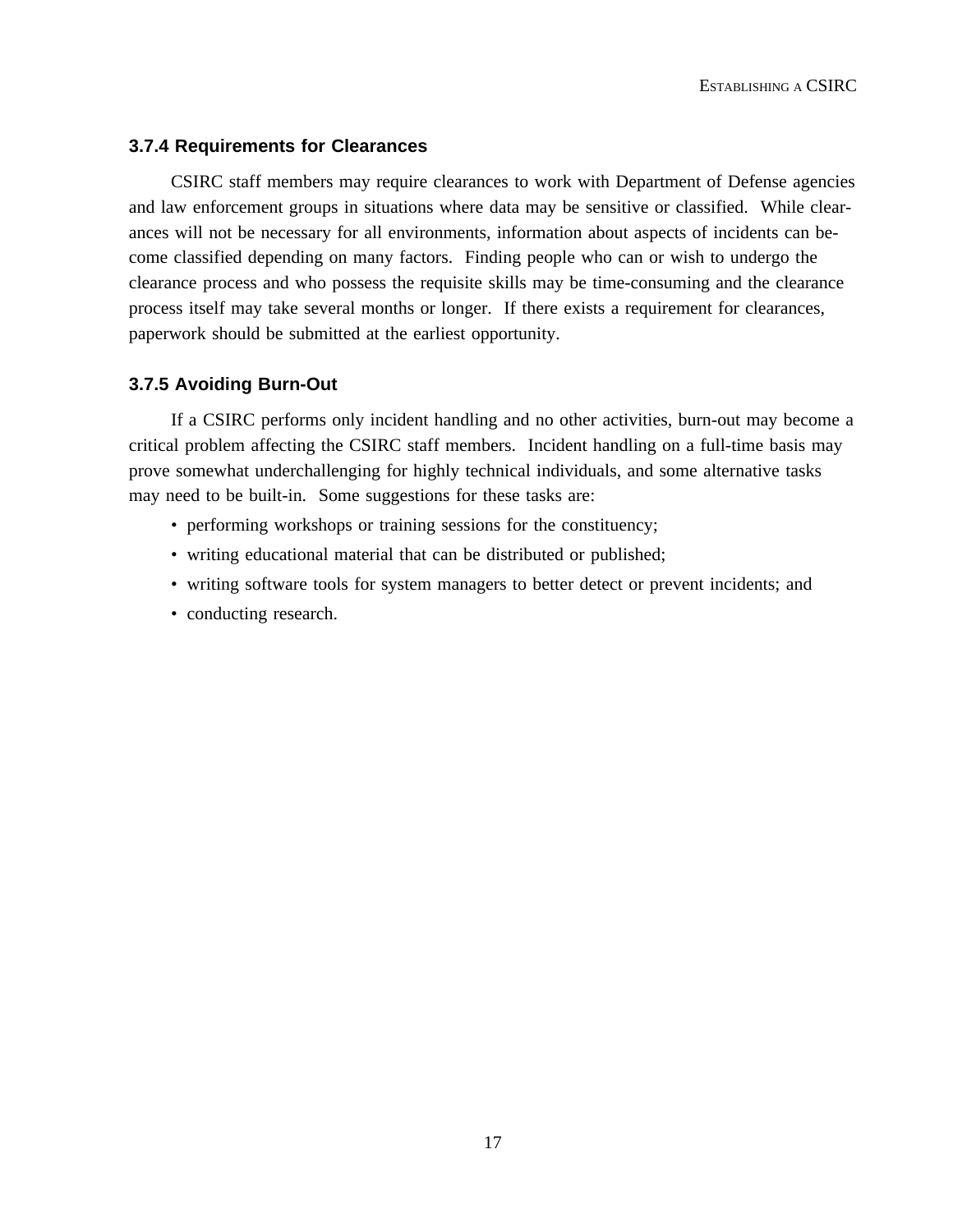ESTABLISHING A CSIRC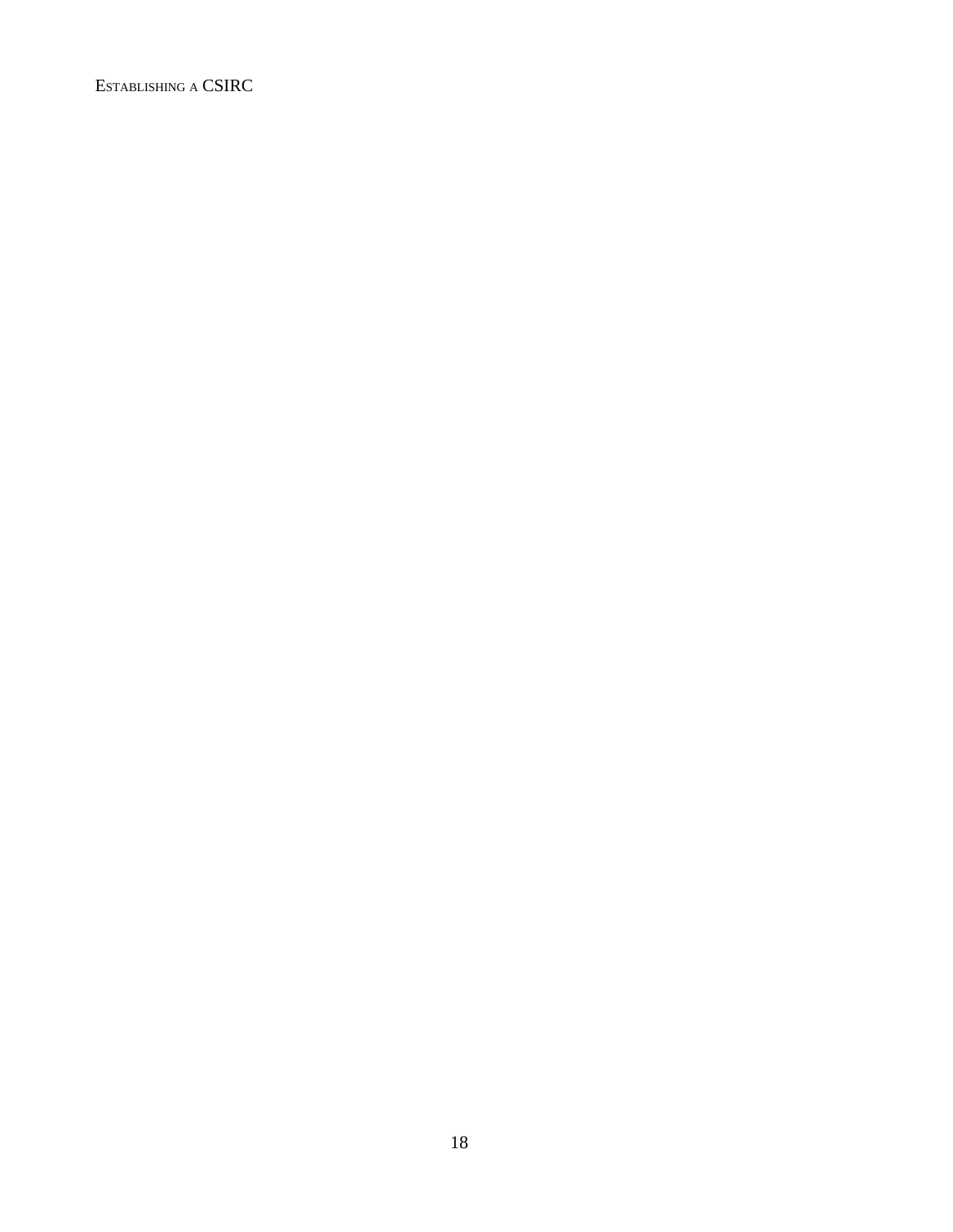## **4. CSIRC Operational Issues and Activities**

This section describes some of the issues and activities involved in operating a CSIRC. Incident response is a process whereby incidents are identified, contained, and resolved. There are many issues and details involved in each of these steps; a detailed discussion is beyond the scope of this guide. Readers are encouraged to examine [HOLBROOK91], [BRAND89], and [SCHULTZ90] for discussion on incident response.

This chapter concentrates on operational activities and issues that are generally involved in incident response, regardless of the type of incidents, computing environments, or organization. Sections deal with constituency communications, logging information, legal issues, the press, and post-incident procedures.

### **4.1 Communications with the Constituency**

A CSIRC needs to be in touch with its constituency on a daily basis to effect centralized reporting and to disseminate information concerning vulnerabilities, alerts, and other awareness information. This section contains information on technical communications issues, i.e., the mechanisms for convenient and effective communications between the constituency and CSIRC. Sections focus on issuing a press release to the constituency and issues on using a hotline and information repository.

#### **4.1.1 Issuing a Press Release**

A press release is useful for making the existence of the CSIRC known to the constituency so that misconceptions and misunderstandings about the CSIRC's role and purpose are avoided. A press release should minimally state the purpose of the CSIRC and where its boundaries of involvement lay. It should define the constituency and how the constituency can get in touch with the CSIRC. It may be advisable before commencing CSIRC operations to make other information available to the public affairs office so that they will have appropriate material on-hand when fielding inquiries about the CSIRC.

A CSIRC may find it advantageous to issue press releases for reasons other than initial start-up. During the course of an incident, it may be useful to issue information to ensure that accurate information gets disseminated and damaging misconceptions are prevented. When dealing with the press, always make use of the public affairs office. Working with the press is covered in more detail in section 4.5.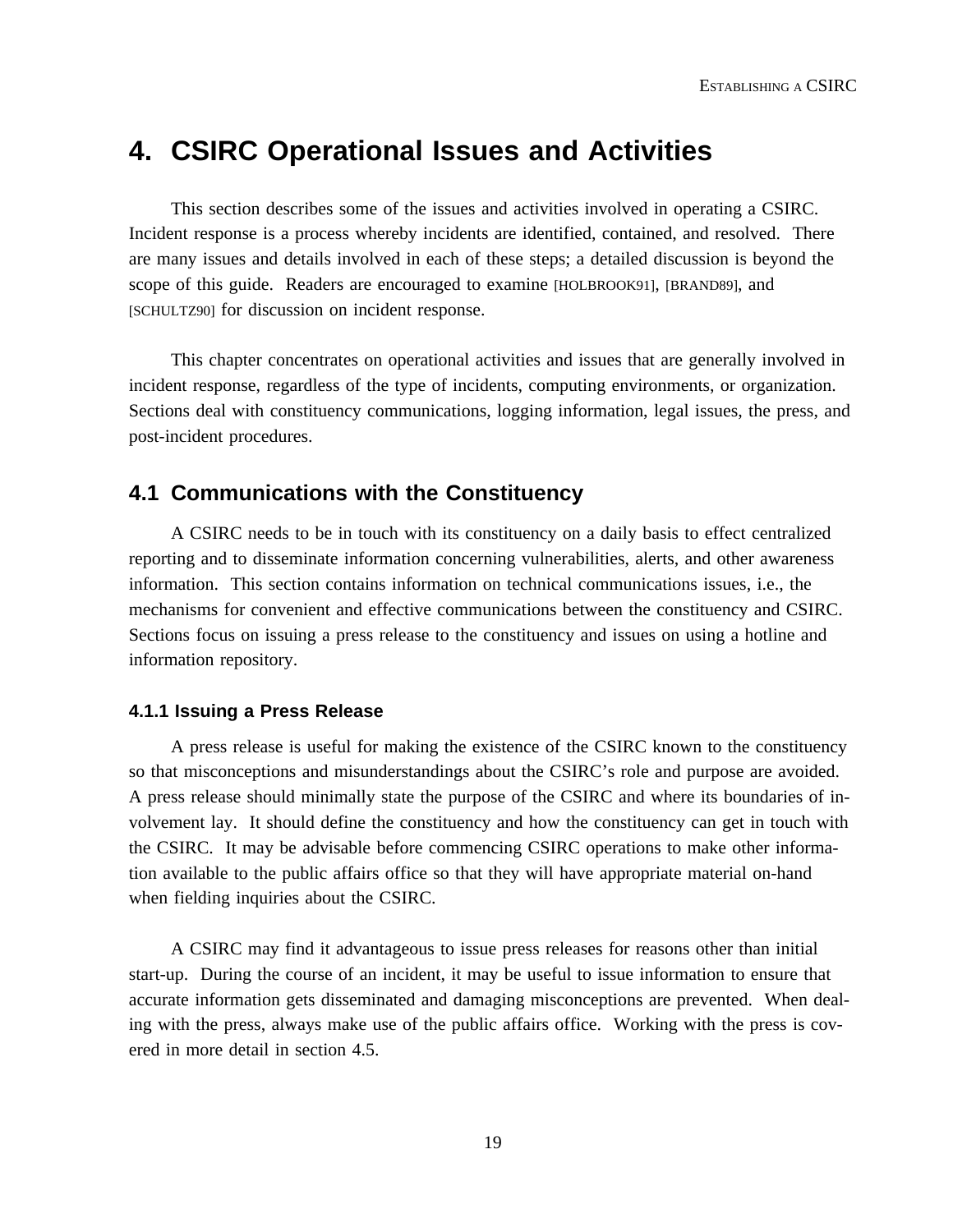#### **4.1.2 Setting Up a Hotline Capability**

The CSIRC needs to advertise how the constituency can contact the CSIRC in case of emergencies and other matters. It may be most practical to publish a "hotline" telephone number that the constituency can call for urgent matters. An e-mail address is useful for constituents to send inquiries or obtain information. Using an e-mail address or telephone voice mailbox permits the CSIRC staff to prioritize calls. An e-mail address offers the further advantage of all members of the CSIRC being able to receive the e-mail, enhancing team communications.

An important detail to setting up a hotline capability is deciding who should answer the calls. A practical arrangement is to designate a technical staff member to be "on-call" for a certain period, one week for example, and then to rotate the assignment to the next staff member, with other staff members available to help out as needed. This arrangement is most practical when the hotline is to be staffed 24 hours a day; the staff member on-call needs to wear a pager when away from the office and stay within a close geographical area during the period of on-call duty.

#### **4.1.3 Setting Up Alert Mechanisms**

The CSIRC needs some mechanism for alerting its constituency of important alert and vulnerability-related information. In certain environments, a computer network works well for this purpose; information sent out to the network could rapidly reach users. Users could respond to a central CSIRC e-mail address.

Factors that make a computer network less feasible include lack of uniform access to a network and lack of trust in the network, i.e., if classified or very sensitive information would need to be relayed via a network subject to eavesdropping. If no central, homogeneous network exists, communications are more complicated. A frequent networking situation is that several different types of networks are in use throughout an agency. In this case, gateways between the networks could be investigated, or else the CSIRC may need direct access to each network. Encryption methods should also be explored so that network traffic can be protected from surreptitious tampering and listening. The CSIRC could also issue alerts and information via telephone, management bulletins, facsimile, or phone-mail.

Emergency backup communications should be put in place for contingencies such as equipment failure or malicious activity that could make the primary mechanism unavailable. While a redundant computer network is preferable, a simple but effective backup mechanism could make use of a points-of-contact list to alert management, which could in turn alert users.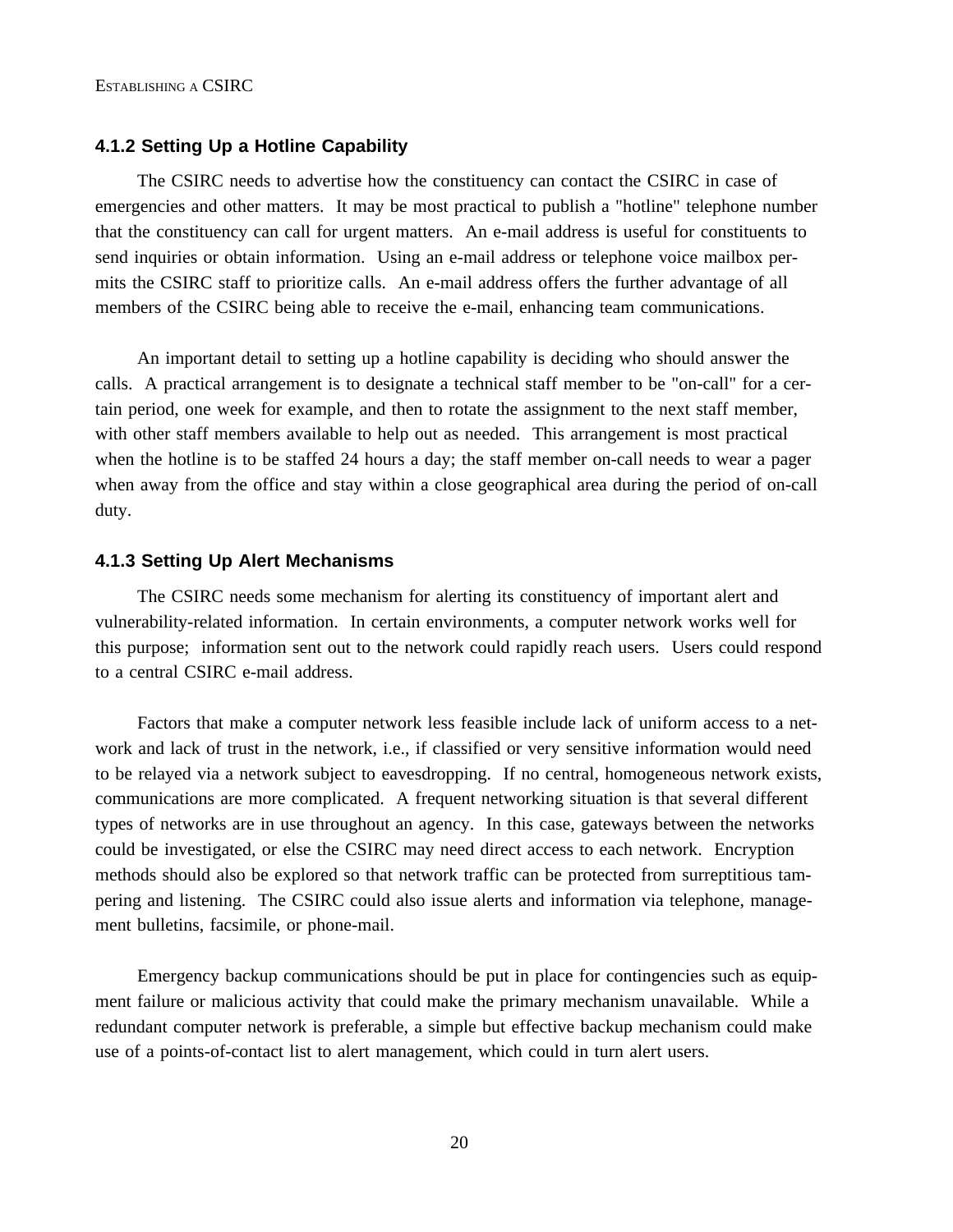#### **4.1.4 Use of an Information Repository**

An electronic information repository offers significant advantages in that it can be used to make awareness information available to the constituency in a format that is both convenient and efficient for the CSIRC. Users are able to peruse and download information without requiring assistance from the CSIRC, enabling the CSIRC to concentrate its resources on incident handling and information gathering. An information repository might include the following:

- archived vulnerability or alert information;
- descriptions of the CSIRC and related information;
- agency security policies;
- procedures for reporting suspected problems or incidents;
- self-help information, such as how to use access controls to improve integrity; and
- information about current threats, such as viruses or software vulnerabilities.

If the constituency is aligned along a network, a network server could be made available as an information repository. Otherwise, a bulletin board system (BBS) system reachable via telephone lines may work. Minimally, this information could be made available in hard copy, although the dissemination of hardcopy material may better be handled by a group other than the CSIRC.

## **4.2 Logging Information**

A CSIRC needs to retain a variety of information for its own operational use and for conducting reviews of effectiveness and accountability. Several types of information need to be maintained:

- contact information
- activity logs
- incident logs

#### **4.2.1 Contact Information**

The demands of incident handling necessitate that contact information be maintained in a format that can be readily accessed and updated. A contacts database includes such items as vendor contacts, legal and investigative contacts, other individuals with technical expertise, and other CSIRC information. A contacts database record might include the following information fields:

Name Title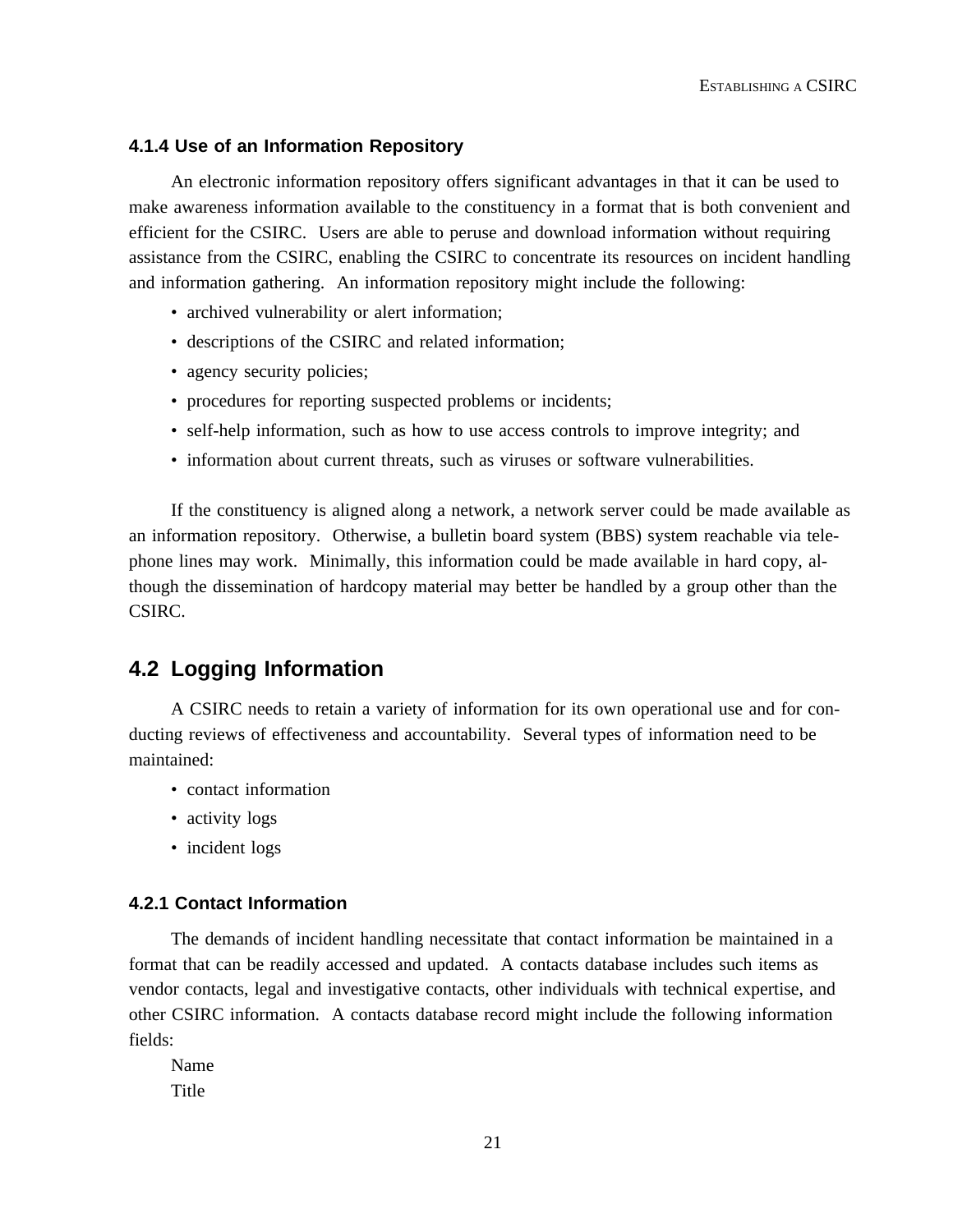Organization Address Regular Phone Emergency Phone E-mail Address Facsimile Address Comments (could include field of expertise or other information) Alternative Contact (in case contact is not available)

#### **4.2.2 Activity Logs**

Activity logs reflect the course of each day. It is not necessary to describe each activity in detail, but it is useful to keep such a log so that the CSIRC can account for its actions. Noting all contacts, telephone conversations, and so forth ultimately saves time by enabling one to retain information that may prove useful later. Security incidents or other events that are seemingly unrelated may, through examining activity logs, prove to be related or otherwise more important. While it is possible to maintain activity logs on-line, a simple notebook is convenient and flexible.

#### **4.2.3 Incident Logs**

Incident logs are generated during the course of handling an incident. While physically similar to activity logs, they are dedicated to incident response and merit more detail. Incident logs are important for accurate recording of events that may need to be relayed to others - if little or no information is logged, the source of information needs to be contacted repeatedly, wasting valuable time. Information in incident logs is helpful for establishing new contacts, piecing together the cause, course, and extent of the incident, and for post-incident analysis and final assessment of damage. Additionally, if the CSIRC will be involved in potential prosecutions, the information might also be used as evidence. An incident log should minimally contain the following information:

- all actions taken, with times noted;
- all conversations, including the person(s) involved, the date and time, and a summary; and
- all system events and other pertinent information such as audit logs.

It is practical to maintain an incident log in a notebook along with the activity log. It may be difficult to pinpoint when an incident first began or when the CSIRC first became aware of it, thus the log of an incident may become intertwined with the activity log.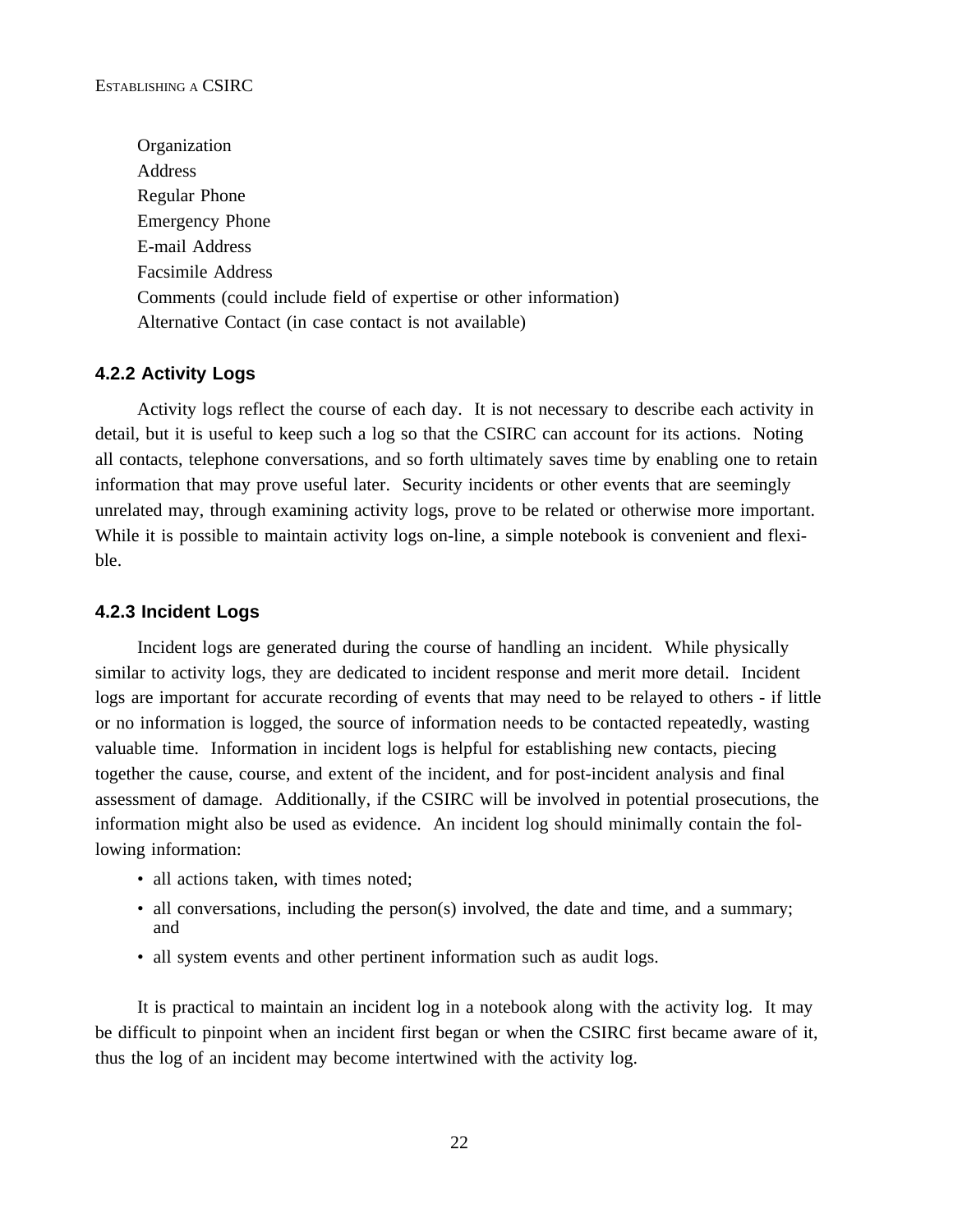#### **4.2.4 Information Maintenance**

Maintain all contact and other information in a tightly controlled area. Notebooks need to be stored in locked, fireproof areas. All information maintained on-line needs to be backed up daily and secured from unauthorized access. Store the information on a system that is inaccessible to non-CSIRC members, i.e., a system not connected to an agency-wide network.

### **4.3 Incident Notification Issues**

When first notified of an incident, a CSIRC follows an established set of procedures to verify the actual existence of the incident and to notify appropriate contacts within the agency as well as others affected by the incident. If these procedures are not established beforehand, embarrassing and potentially damaging situations could arise that may damage the agency's reputation and expose it to legal problems [STEWART89].

#### **4.3.1 Identifying the Existence of an Incident and its Scope**

Upon learning of a possible incident, a CSIRC needs to take steps to verify that the incident actually does exist. If the source of the incident information is unfamiliar or not trusted, verify the source, especially if the source has identified themselves as a representative of a legal or investigative agency. Verify the incident, firsthand if possible, to ensure that the incident is not a harmless misunderstanding or even a hoax. The CSIRC should be aware of false alarms and other activity that may only resemble something more serious.

Once the incident is verified, determine its scope. While the real scope of the incident may not be apparent at this stage, knowing whether it affects other agencies or organizations will determine who should be notified and whether investigative agencies should be contacted.

#### **4.3.2 Notifying Appropriate Agency Personnel**

After the incident has been confirmed, the CSIRC may be required to notify a predetermined list of agency personnel. Create this list before incident handling occurs to avoid confusion and prevent situations where agency officials learn of the incident via third parties. While each agency has its own notification requirements, a typical list might include the following:

- agency directors
- computer security personnel
- network managers as appropriate
- data processing sites as appropriate
- legal advisor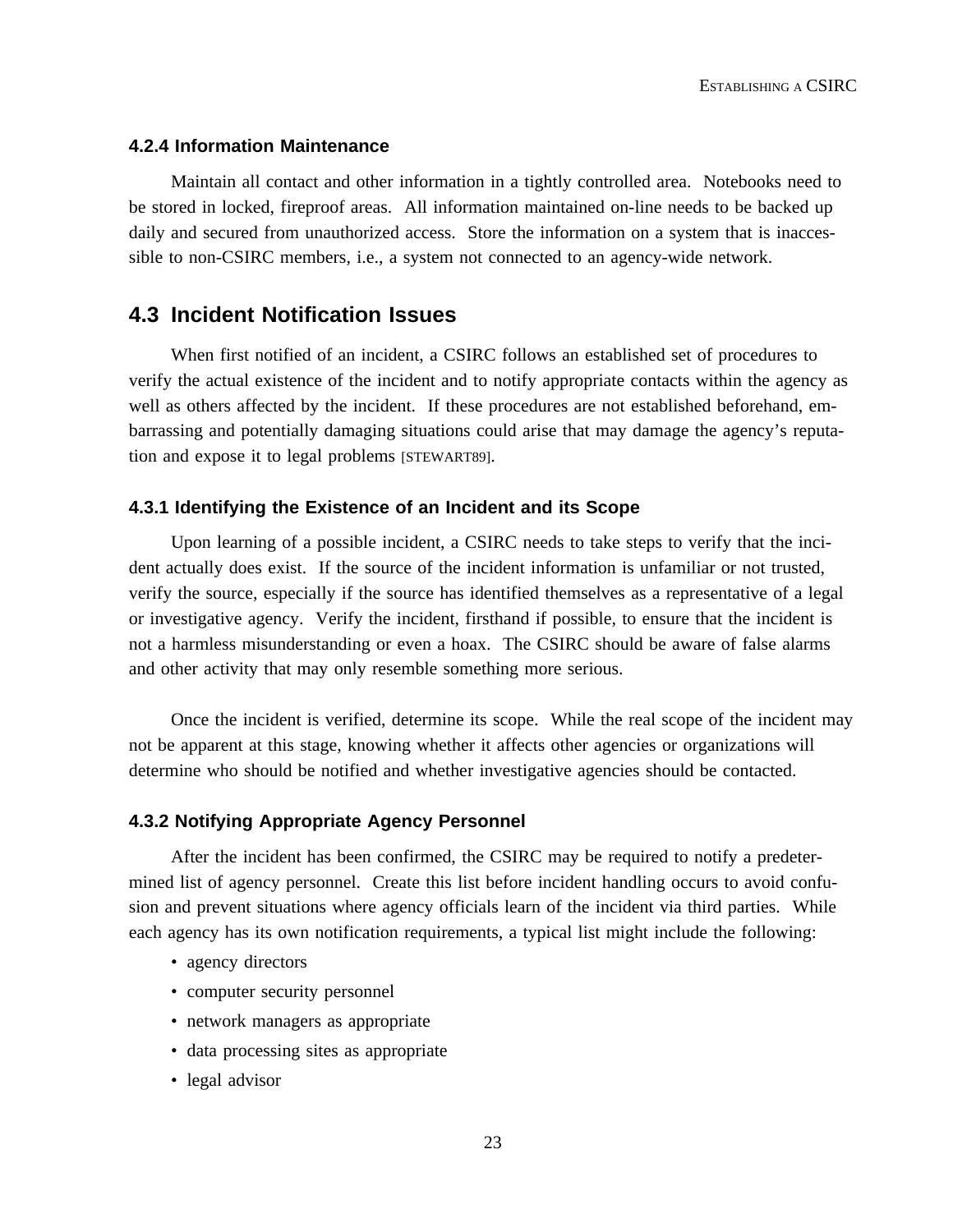- public affairs office
- local or state police
- contacts in investigative agencies

#### **4.3.3 Notifying Affected Users**

If the incident affects other users, they may need to be notified so as to take appropriate action. For example, if an intruder is using a system to break into other systems, the system's administrator needs to be contacted so that the intruder's access can be closed or their actions monitored. When apprising users of the existence of an incident, the CSIRC should make every attempt to provide clear and concise information, as those users may need to inform their respective organizations. The CSIRC should avoid any appearance of being an enforcement activity and should be aware that affected users may not take the news of the incident in a positive manner. Good communication skills and the ability to be adaptive to different users and their respective levels of technical experience are all the more important.

#### **4.3.4 Requests for Confidentiality**

During the course of incident handling, a CSIRC may find that some individuals wish to remain anonymous, i.e., the CSIRC may be requested to keep its source of incident information confidential. This presents a dilemma if the CSIRC is obligated to report source of information: if the party is not granted anonymity, the party may refuse to cooperate further or may turn to another CSIR effort that respects the party's wishes.

The central issue is that if the CSIRC takes on the appearance of an enforcement aspect and does not respect requests for confidentiality, incidents may not be reported because the affected parties may not want to risk exposure, embarrassment, or penalty. If the parties turn to other CSIR efforts, it may present dilemmas for those efforts, since they may not wish to overstep their boundaries of involvement.

If the CSIRC is to respect requests for confidentiality, CSIRC staff members should advise affected parties that they may still be under other obligations for reporting the incident information, i.e., the CSIRC's decision not to report a source does not remove any other obligations for reporting. Making this clear to the party is important from a legal standpoint and may encourage the party to fulfill its obligations.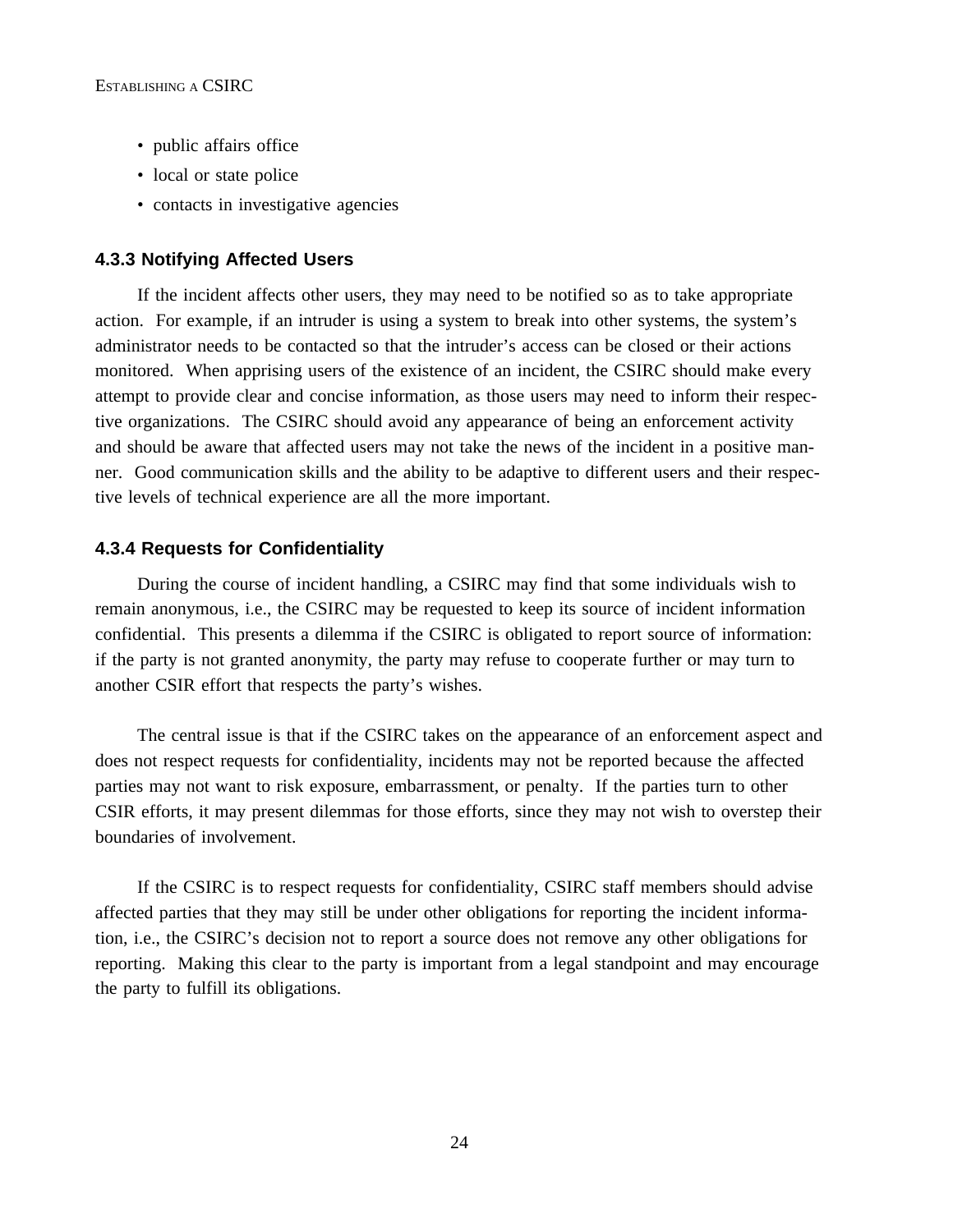## **4.4 Legal Issues**

There are a number of legal issues in operating a CSIRC. Some of these issues have already been covered: Chapter 3 discussed appropriate language in the CSIRC charter to reduce legal exposure by defining the CSIRC's expressed purpose and boundaries of involvement. The guidance given here is not authoritative; always consult appropriate agency legal advisors.

#### **4.4.1 Working With Law-Enforcement and Investigative Agencies**

A CSIRC needs to make contacts within the local and state law-enforcement groups and within the investigative agencies, most importantly the FBI and the Secret Service, before assuming an incident response role. There are many reasons for establishing these contacts at the outset, most importantly because the handling of an incident does not leave time to establish the correct contacts. If an incident involving criminal conduct is mishandled, the CSIRC could conceivably cause its agency to be legally liable.

Issues to resolve with law-enforcement and investigative agencies include differences between state and federal law that affect computer security, gathering evidence, monitoring issues, and which agencies will assume jurisdiction in an incident.

#### **4.4.2 Incurred Liabilities**

A CSIRC may face a legal obligation of performing its duties with reasonable care in the investigation and reporting of software defects and vulnerabilities. If the CSIRC's Charter states that the CSIRC will accept and investigate reports of software defects or vulnerabilities, the CSIRC must make itself reasonably available to receive reports of software defects. An e-mail address or hotline should be made available for reporting problems, and all problems must be checked thoroughly for accuracy and then logged. The CSIRC must accurately record and report the defects to the proper vendors or, failing that, to user groups. The reports must be held confidential and reported to the proper vendor(s) in a timely manner. It may be useful to solicit the vendor's response and help when writing a report of the defect or vulnerability to the constituency [STEWART89].

The possible consequences of failures to perform the above in a reasonable fashion could involve a lawsuit whereby the plaintiff could argue that the CSIRC, by not properly disclosing knowledge of a software defect or vulnerability, would have a legal liability to a plaintiff that was harmed by the defect. For this reason, a CSIRC must not purport to assume any obligations that other groups already incur, such as a vendor's stated obligation to correct software defects. The CSIRC should also widely disseminate a detailed description of its policies on notifying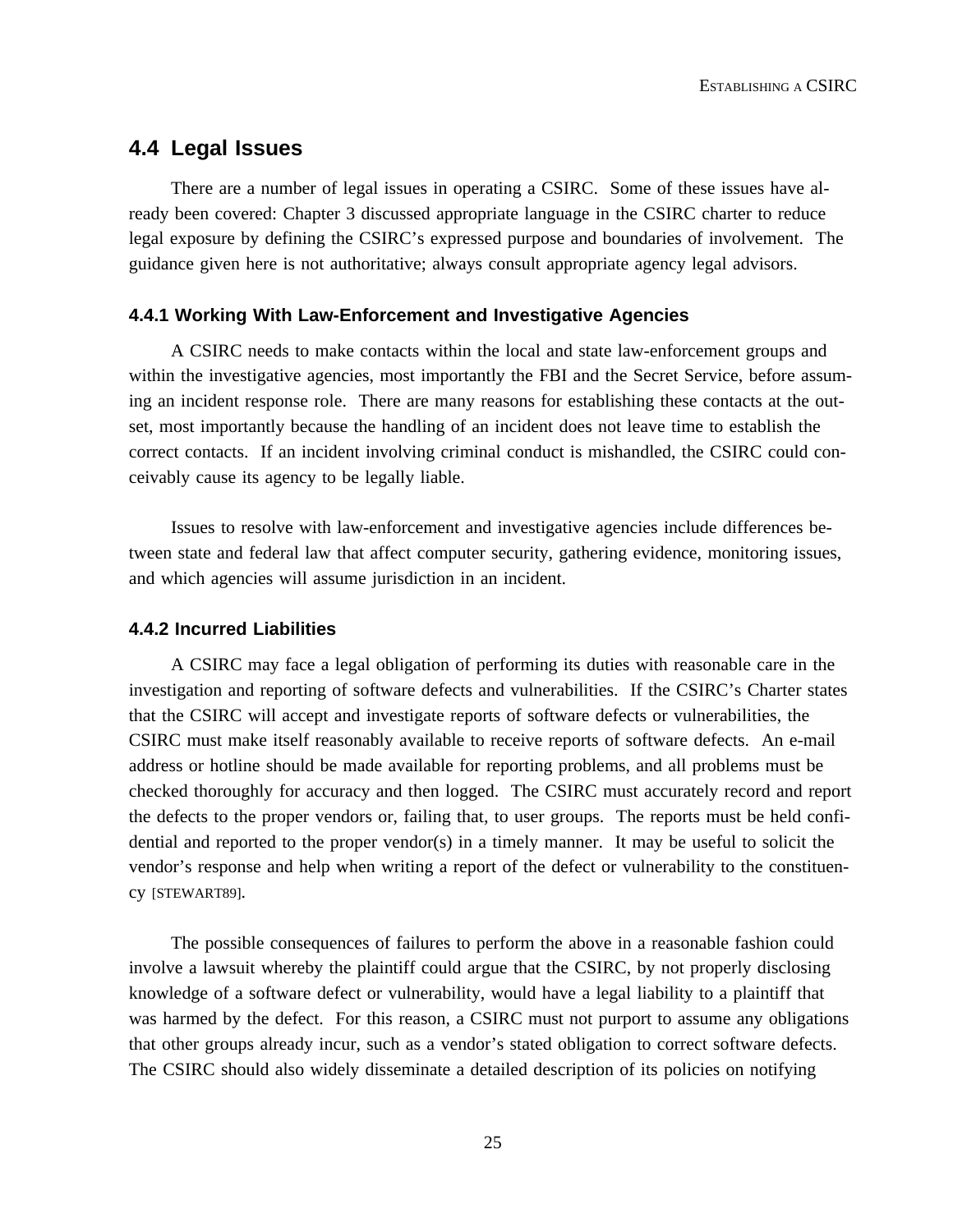software vendors, its constituency, and the public about software defects or vulnerabilities to ensure that any misunderstandings or false expectations of its policies are minimized.

#### **4.4.3 Wording of Constituency Communications**

When writing alerts or reports to send to the constituency regarding an incident or vulnerability, care should be taken to choose the proper wording. While the agency and the CSIRC may consider that any communication to the constituency are private, the agency should expect that the communications may be disseminated far beyond the constituency. The same care should be taken with the press: be accurate, but do not reveal evidence or technical details that may result in more incidents or further damage.

When writing about software defects or vulnerabilities, a CSIRC should avoid possible copyright, defamation, patent, or trade secret issues with the vendor(s) in question [STEWART89]. Value-neutral words should be chosen to describe the problems, such as "possible software defect" or "potential security vulnerability" as opposed to words that imply vendor negligence or guilt. If the CSIRC possesses source code or has made non-disclosure agreements, care should be taken to avoid revealing any information that is legally protected.

The legal advisor may suggest that a disclaimer be attached to CSIRC communications, especially when vendor products are mentioned. Following is an example of such a disclaimer<sup>4</sup>:

Neither the United States Government nor any of its employees makes any warranty, express or implied, or assumes any legal liability or responsibility for the accuracy, completeness, or usefulness of any information, apparatus, product, or process disclosed, or represents that its use would not infringe privately owned rights. Reference herein to any specific commercial products, process, or service by trade name, trademark, manufacturer, or otherwise, does not necessarily constitute or imply its endorsement, recommendation or favoring by the United States Government. The views and opinions of authors expressed herein do not necessarily state or reflect those of the United States Government, and shall not be used for advertising or product endorsement purposes.

<sup>4</sup> This disclaimer is adapted from a disclaimer used by the Department of Energy's Computer Incident Advisory Capability (CIAC). It is provided here only as an example; agencies should consult their legal advisors for appropriate wording.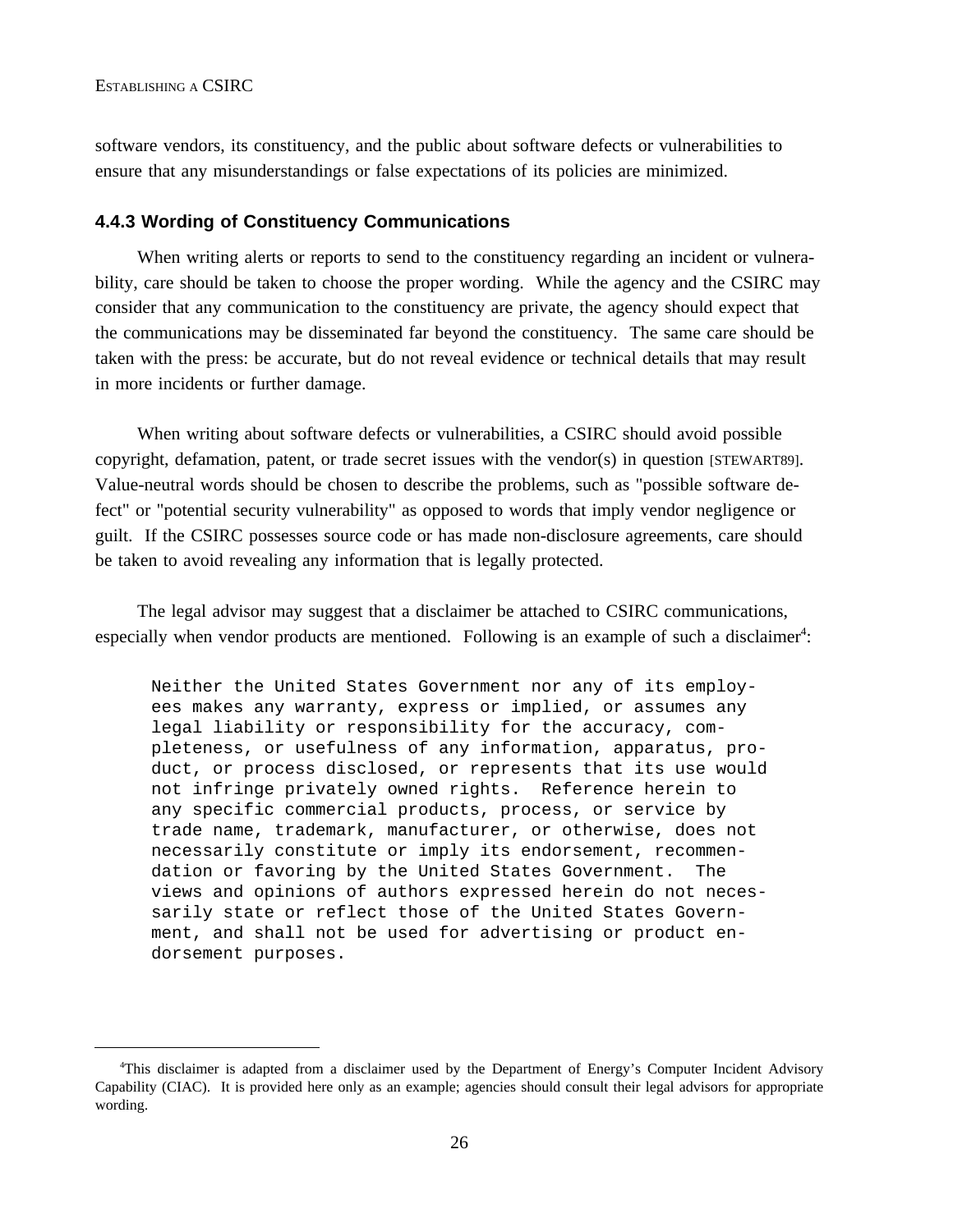#### **4.4.4 Logging and Gathering Evidence**

At the outset of an incident, it may not be possible to determine whether the incident will result in a prosecution. Thus, incident logging should be treated much the same as evidence gathering: the incident log should be detailed, accurate, and the proper procedures should be followed so that the incident log could be used as evidence in a court of law. Investigative agencies can provide more detail; at a minimum, use the following procedures:

- at the end of each day, make a photocopy of the incident log;
- sign and date the photocopy and submit it to a document custodian;
- accept and retain the receipt from the custodian; and
- the document custodian must store the photocopy in a secure area.

When logging or monitoring electronic information concerning an incident, always contact the investigative agencies first for advice on legal issues and procedures [HANSEN90], [HOLBROOK91].

## **4.5 Working With the News Media**

Certain types of incidents may generate inquiries from the press or broadcast media, or it may be advisable in certain circumstances to issue information to the media. There are many issues to consider when working with the press, thus an agency's public affairs office (or equivalent) should always be contacted first before any dealings with the press. The public affairs office can act as a single point of contact for the press, which shields the CSIRC staff and leaves them more time to handle the incident. Talk candidly with the public affairs office and ensure that they understand the technical issues, so that they may communicate more effectively and accurately with the press. False or misleading information may ultimately cause more damage to the agency's image than the incident itself [BRAND89]. Some suggestions when working with the press regarding an incident are:

- contact the legal advisor if unsure of legal issues;
- establish a single point of contact to the press so that media inquiries are coordinated and the CSIRC is able to concentrate on resolving the incident;
- keep the level of technical detail low do not provide attackers with information;
- be as accurate as possible, but do not speculate; and
- ensure that details about the incident that may be used as evidence are first checked with investigative agencies.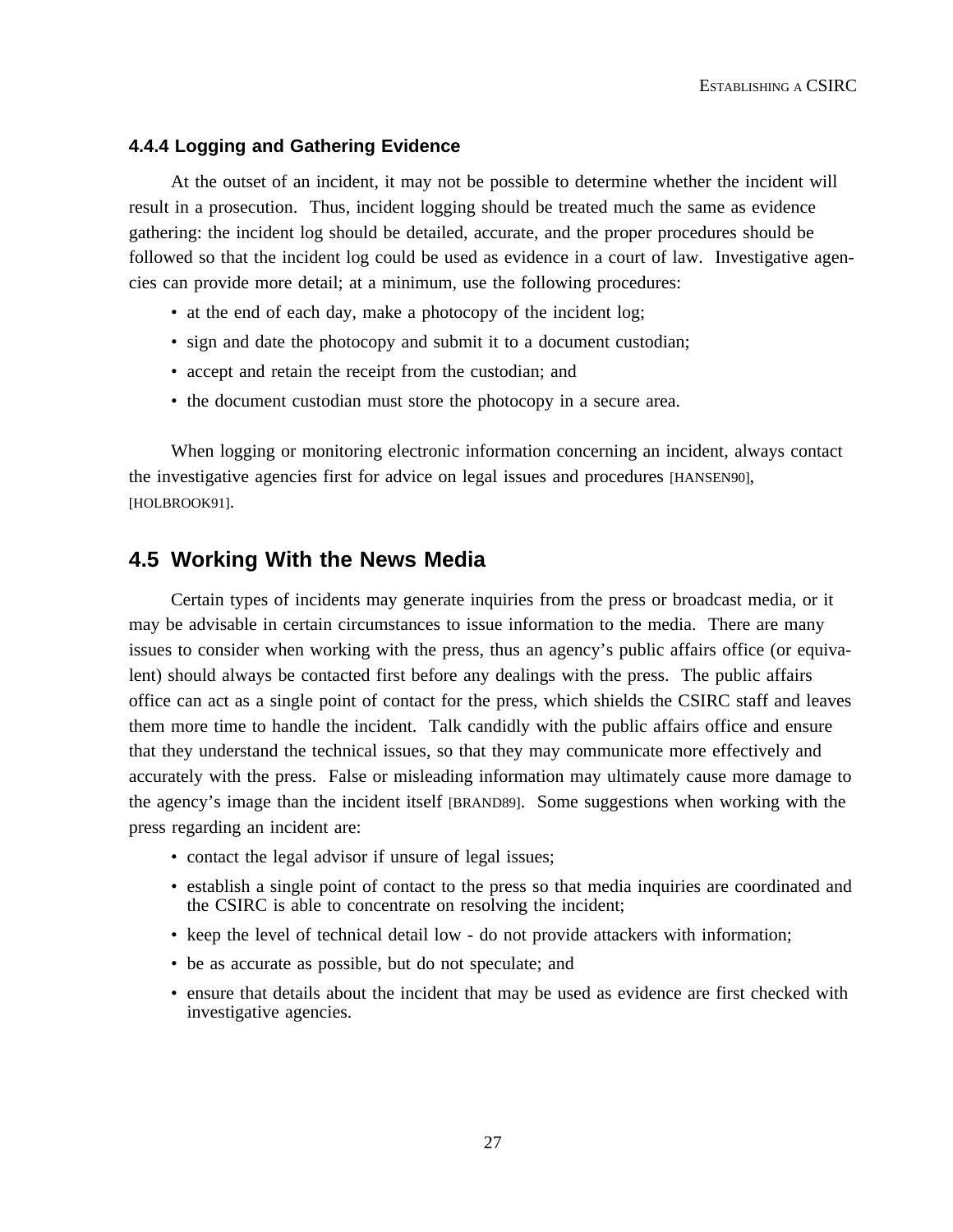## **4.6 Post-Incident Analysis**

After an incident has been resolved, a *post-mortem* should be conducted so that the CSIRC can learn from the experience and, if necessary, update its procedures. The following sorts of incident information should be examined:

- how the incident started: which vulnerabilities were exploited, how access was gained, and other relevant details;
- how the CSIRC became aware of the incident;
- how the incident was resolved;
- whether existing procedures were adequate or require updating;
- whether vulnerabilities still need to be closed; and
- whether new contacts were made.

As a result of a post-incident analysis, a CSIRC may need to issue alerts or warnings to its constituency about certain actions to take to reduce vulnerabilities that were exploited during the incident. The CSIRC may also need to update its Operations Handbook to reflect new procedures. The CSIRC could use a post-incident analysis to ascertain its impact on the agency as a result of handling and resolving the incident. Although this may be difficult to quantify, some measure of its performance and beneficial effect may be useful in determining the future scope and direction of the CSIRC.

## **4.7 Measuring the Effectiveness of a CSIRC**

How does an agency determine whether the investment in a CSIRC has actually *paid off* in terms of increasing security? The answer might not be entirely quantifiable in terms of dollars saved and incidents handled. It may not be possible to satisfactorily quantify the benefits a CSIRC provides within its first year of operation. It could turn out that the initial estimate of the security problems to be handled by the CSIRC has fallen far short of the real problem, making it appear as if the CSIRC is not making rapid progress. A CSIRC will have to recognize the difficulty in measuring the success of its activities and in part, justify those activities to the organization.

One of the ways in which a CSIRC could rate its success is by collecting and analyzing statistics on its activity. For example, a CSIRC could keep statistics on the following items:

- incidents responded to
- vulnerabilities reported
- vulnerabilities fixed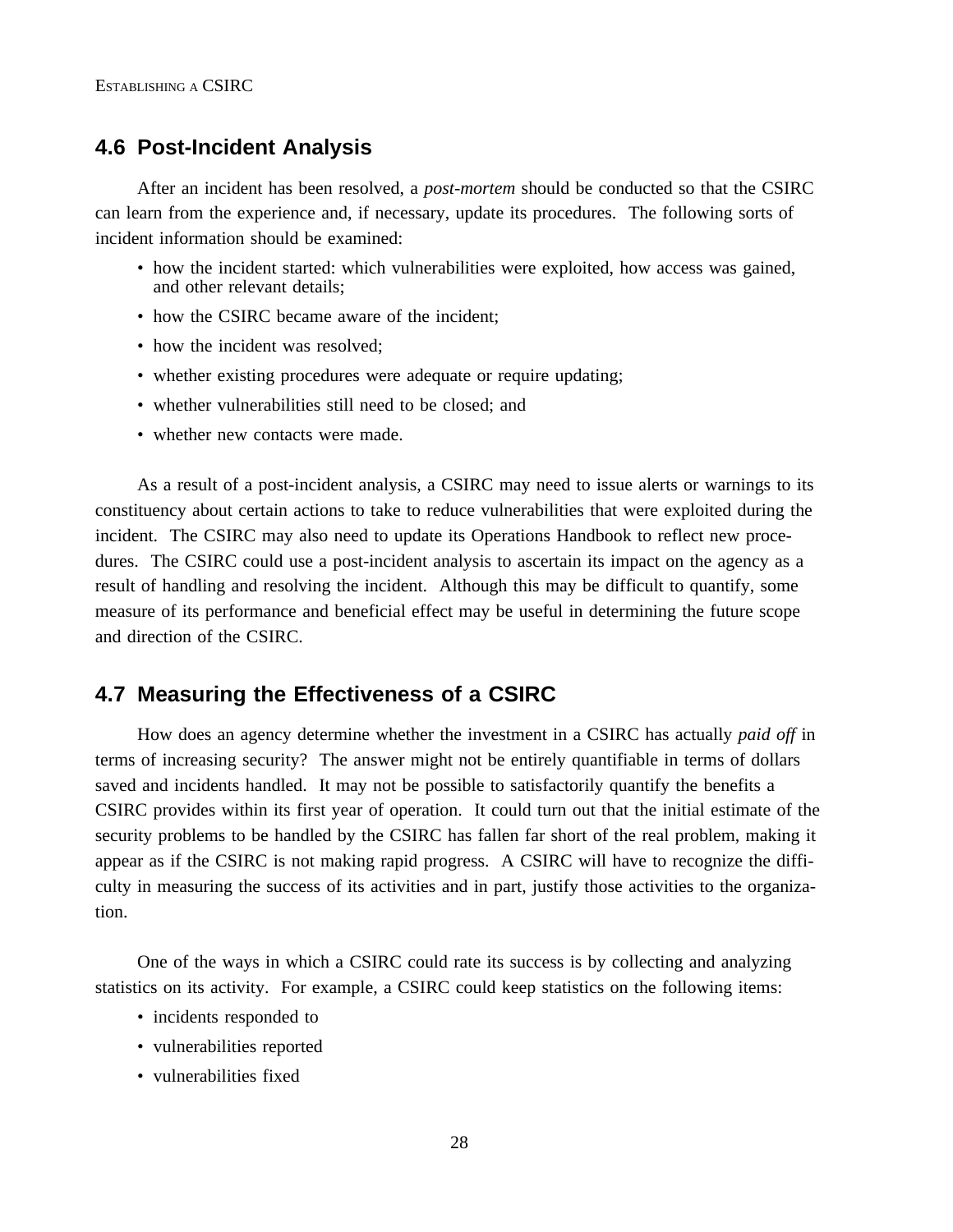- incidents reported
- tools implemented
- e-mail messages received/sent

By examining these statistics and others, the CSIRC and other management can measure the success of the operation. Statistics such as these will be very helpful in measuring and comparing CSIRC performance in subsequent years.

### **4.8 Additional Assistance**

There are more issues, steps, and concerns involved in establishing a CSIRC than are listed here. Agencies should draw on the experiences of others that have already developed CSIRC efforts as well as examine the references listed in this guide for more information. It is important that these agencies document the lessons learned in this process, so that other agencies and groups can gain from their experiences. Of particular use is [FEDELI91], [SCHULTZ90], and [RFC1244].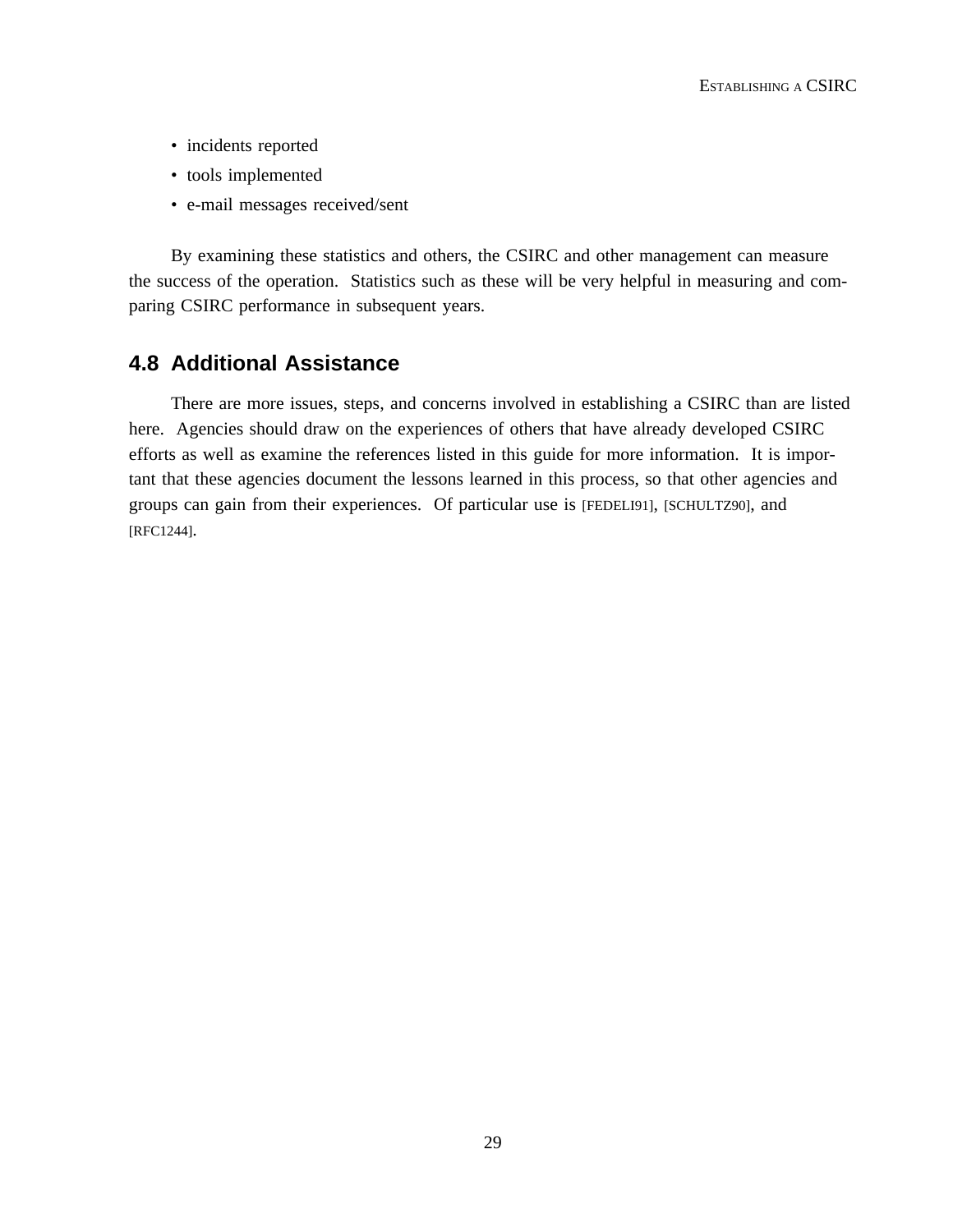ESTABLISHING A CSIRC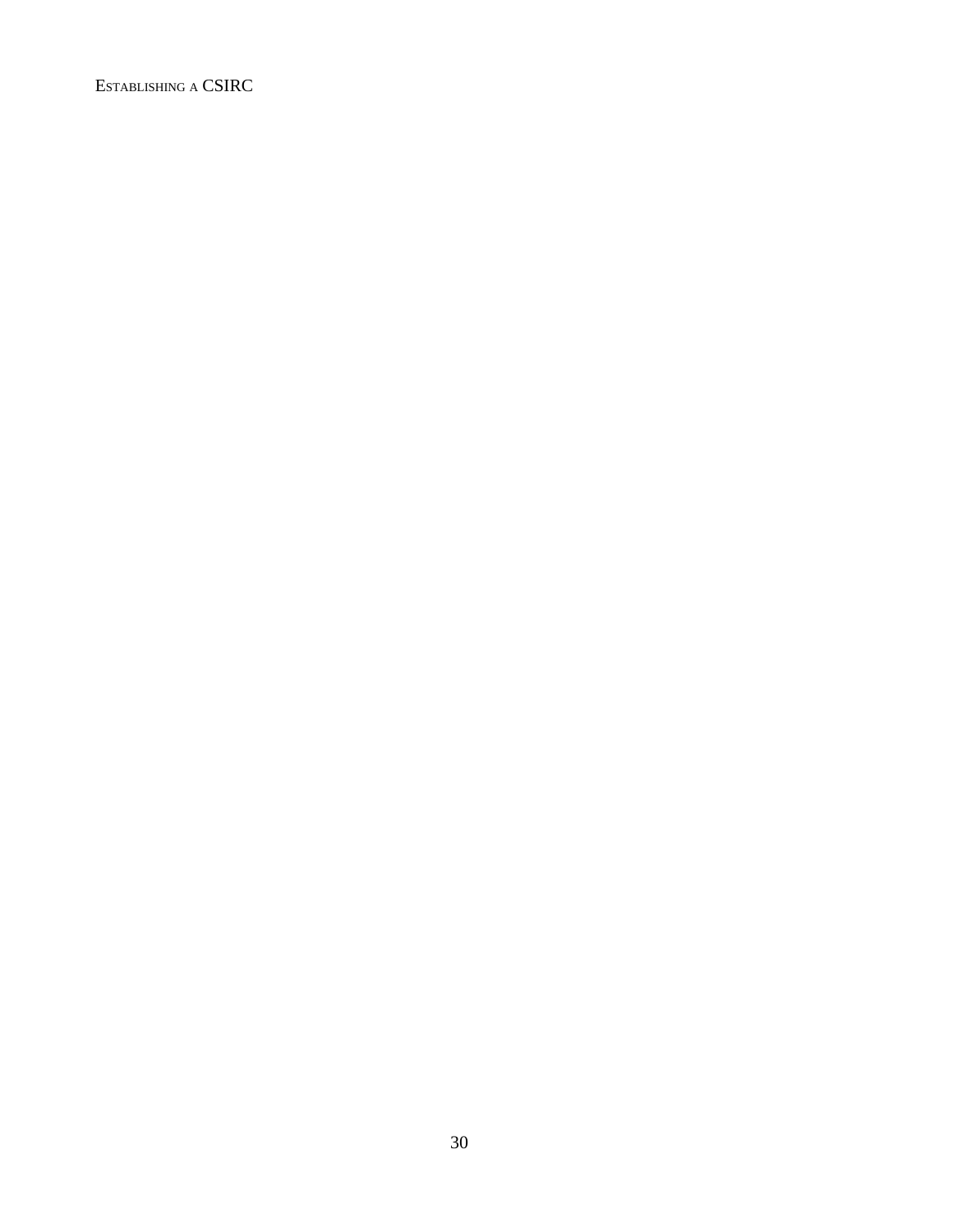## **5. References**

- [BRAND89] Brand, Russell L., *Coping With the Threat of Computer Security Incidents: A Primer from Prevention through Recovery*, July, 1989.
- [DDN89] DCA DDN Defense Communications System, "DDN Security Bulletin 01," DDN Security Coordination Center, October, 1989.
- [FEDELI91] Fedeli, Alan, "Organizing a Corporate Anti-Virus Effort," *Proceedings of the Third Annual Computer VIRUS Clinic*, Nationwide Computer Corp., March, 1990.
- [GAO89] *Computer Security Virus Highlights Need for Improved Internet Management*, United States General Accounting Office, Washington, DC, 1989.
- [HANSEN90] Hansen, Steve, "Legal Issues: A Site Manager's Nightmare," *Proceedings of the Second Invitational Workshop on Computer Security Incident Response*, June, 1990.
- [HOLBROOK91] Holbrook, P., and Reynolds, J., *Security Policy Handbook*, RFC 1244 prepared for the Internet Engineering Task Force, 1991.
- [NIST90] *CERT System Operational Framework*, National Institute of Standards and Technology, 1990.
- [PETHIA90] Pethia, Rich, and van Wyk, Kenneth, *Computer Emergency Response An International Problem*, 1990.
- [QUARTERM90] Quarterman, John, *The Matrix Computer Networks and Conferencing Systems Worldwide*, Digital Press, 1990.
- [RISK91] National Research Council, *Computers at Risk*, National Academy Press, 1991.
- [SCHERLIS88] Scherlis, William, "DARPA Establishes Computer Emergency Response Team," DARPA Press Release, December 6, 1988.
- [SCHERLIS89] Scherlis, William, Squires, Steven, and Pethia, Rich, *Computer Emergency Response*, 1989.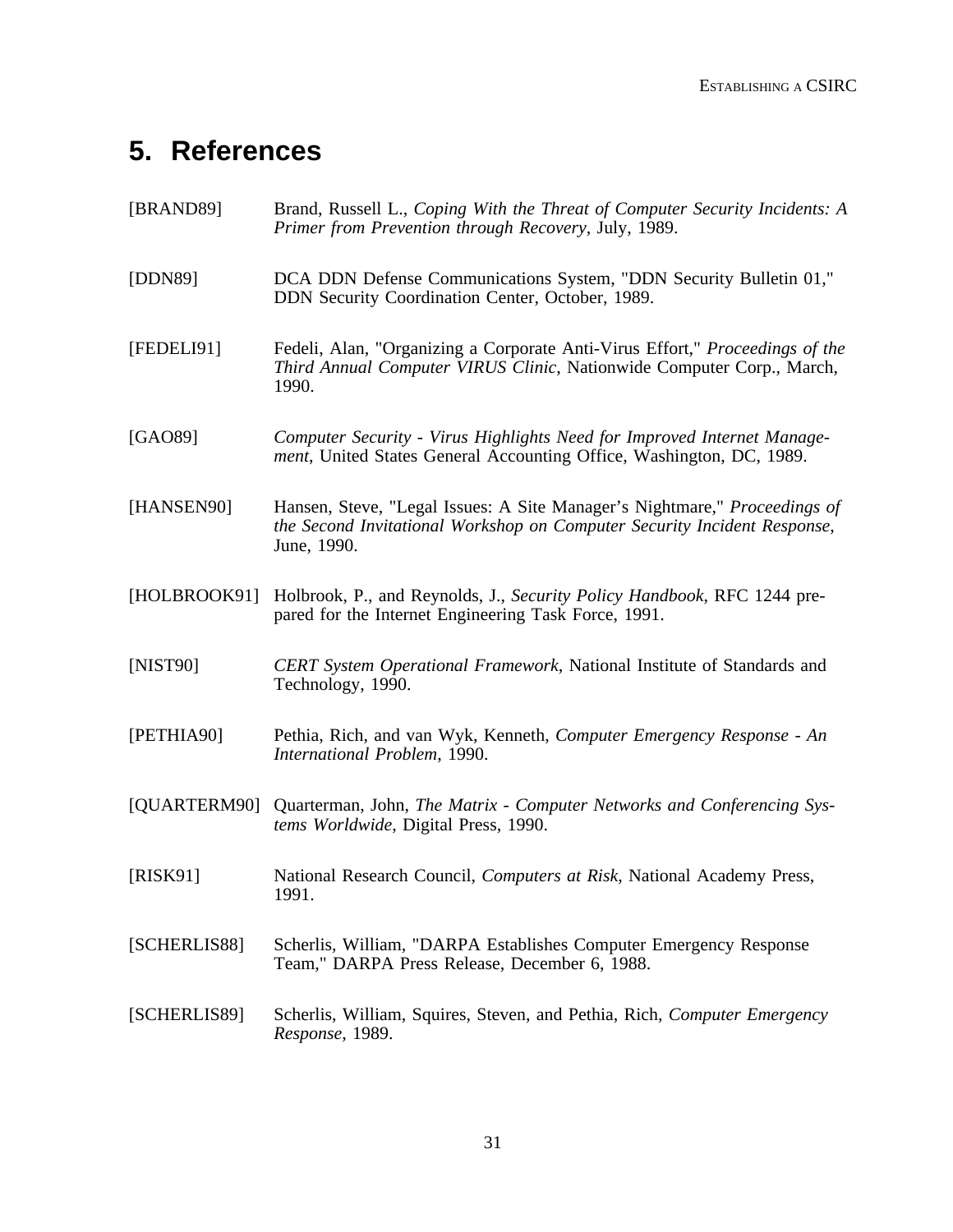ESTABLISHING A CSIRC

- [SCHULTZ89] Schultz, E. Eugene, "The Computer Incident Advisory Capability (CIAC)," *Center for Computer Security News*, Vol. 8, 1989.
- [SCHULTZ90] Schultz, E. Eugene, Brown, David, and Longstaff, Thomas, *Responding to Computer Security Incidents: Guidelines for Incident Handling*, University of California Technical Report UCRL-104689, 1990.
- [STEINBERG89] Steinberg, Tad, "Developing a Computer Security Charter," *Security, Audit, and Control Review*, Vol. 6 No. 4, ACM SIGSAC, Winter 1989.
- [STEWART89] Stewart, Geoffrey, and Sylvester, David, *Potential Liabilities of Computer Security Response Centers Arising from Notification to Publishers and Users of Security Deficiencies in Software*, December, 1989.
- [WCSIR91] *Proceedings of the Third Invitational Workshop on Computer Security Incident Response*, August, 1991.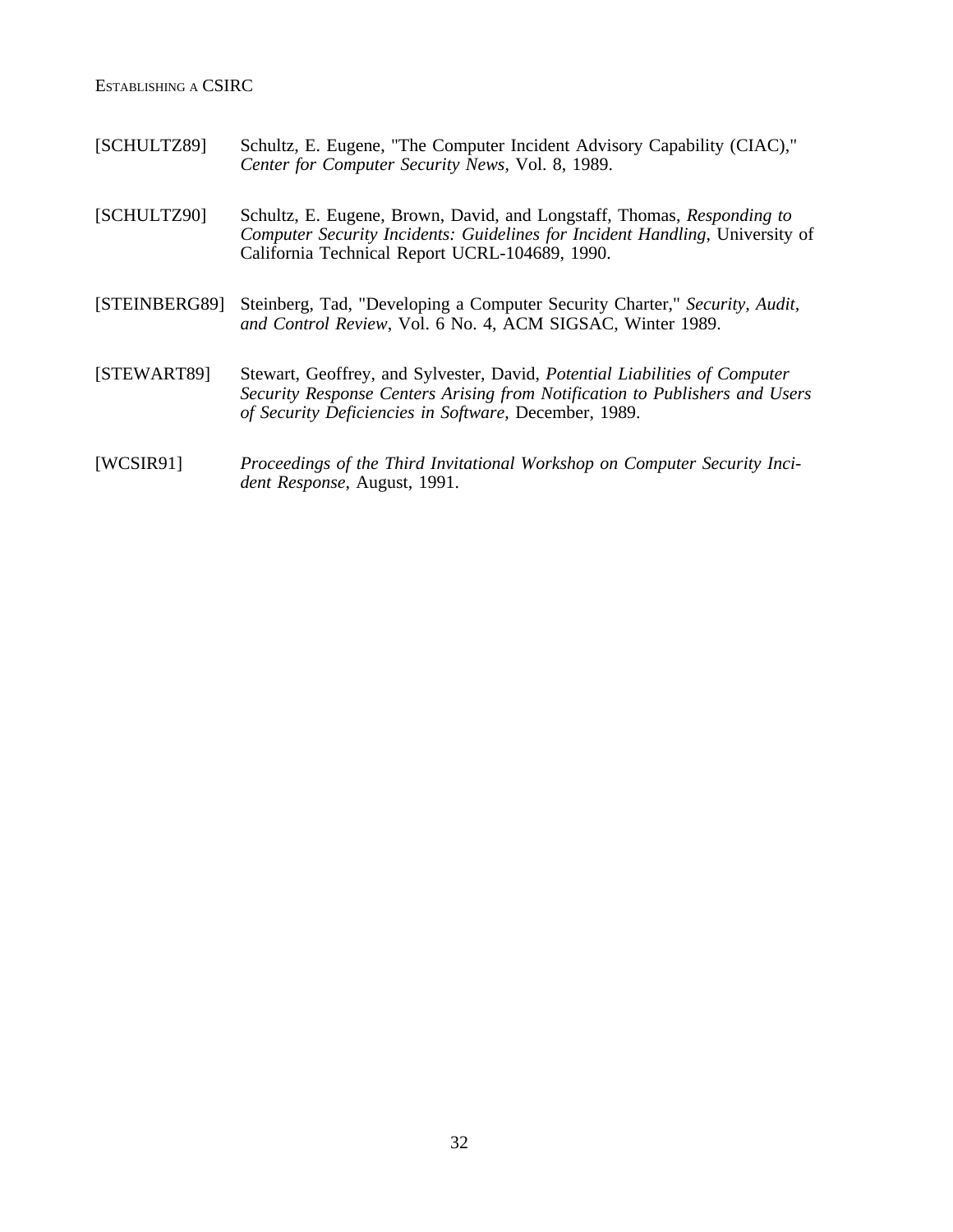## **Appendix A. Annotated Bibliography**

This section consists of an annotated list of selected works dealing with incident handling. Where noted, some works are available from NIST in electronic form for users with a modem and communications software or for Internet users; refer to the end of this section for details. Some references are from RFC 1244, *Security Policy Handbook*; see [HOLBROOK91].

[BRAND89] Brand, Russell, *Coping With the Threat of Computer Security Incidents: A Primer from Prevention through Recovery*, July, 1989.

Contains a wide range of guidance regarding incident handling, but oriented mostly towards technical issues. Has advice in particular for UNIX and VAX/VMS managers. This guide is recommended for anyone involved in incident handling. In draft form, available via the Internet from *cert.sei.cmu.edu*.

Cheswick, B., "The Design of a Secure Internet Gateway," *Proceedings of the Summer Usenix Conference*, Anaheim, CA, June, 1990.

Brief abstract (slight paraphrase from the original abstract): AT&T maintains a large internal Internet that needs to be protected from outside attacks, while providing useful services between the two. This paper describes AT&T's Internet gateway. This gateway passes mail and many of the common Internet services between AT&T internal machines and the Internet. This is accomplished without IP connectivity using a pair of machines: a trusted internal machine and an untrusted external gateway. This configuration helps protect the internal internet even if the external machine is fully compromised. Available via the Internet from *research.att.com*.

Courtney, Robert, Jr., "Proper Assignment of Responsibility for Data Security," *Computers and Security*, Volume 7 #1, February, 1988.

Brief abstract: "An analysis of the data security responsibilities within an organization is presented. It is proposed that DP management should not have total responsibility, but that this should be shared by staff in the functional areas to ensure cost-effectiveness and viability." The author recommends creation of a Computer Security Competence Center that has some parallels to a CSIRC, especially in administration of security and user awareness.

Curry, David, *Improving the Security of Your UNIX System*, SRI International Report ITSTD-721-FR-90-21, April 1990.

A practical guide to improving UNIX system security that lays out a number of vulnerabilities and methods for improving monitoring and detecting threats. Contains a number of good references to other sources of information. Available on-line from NIST.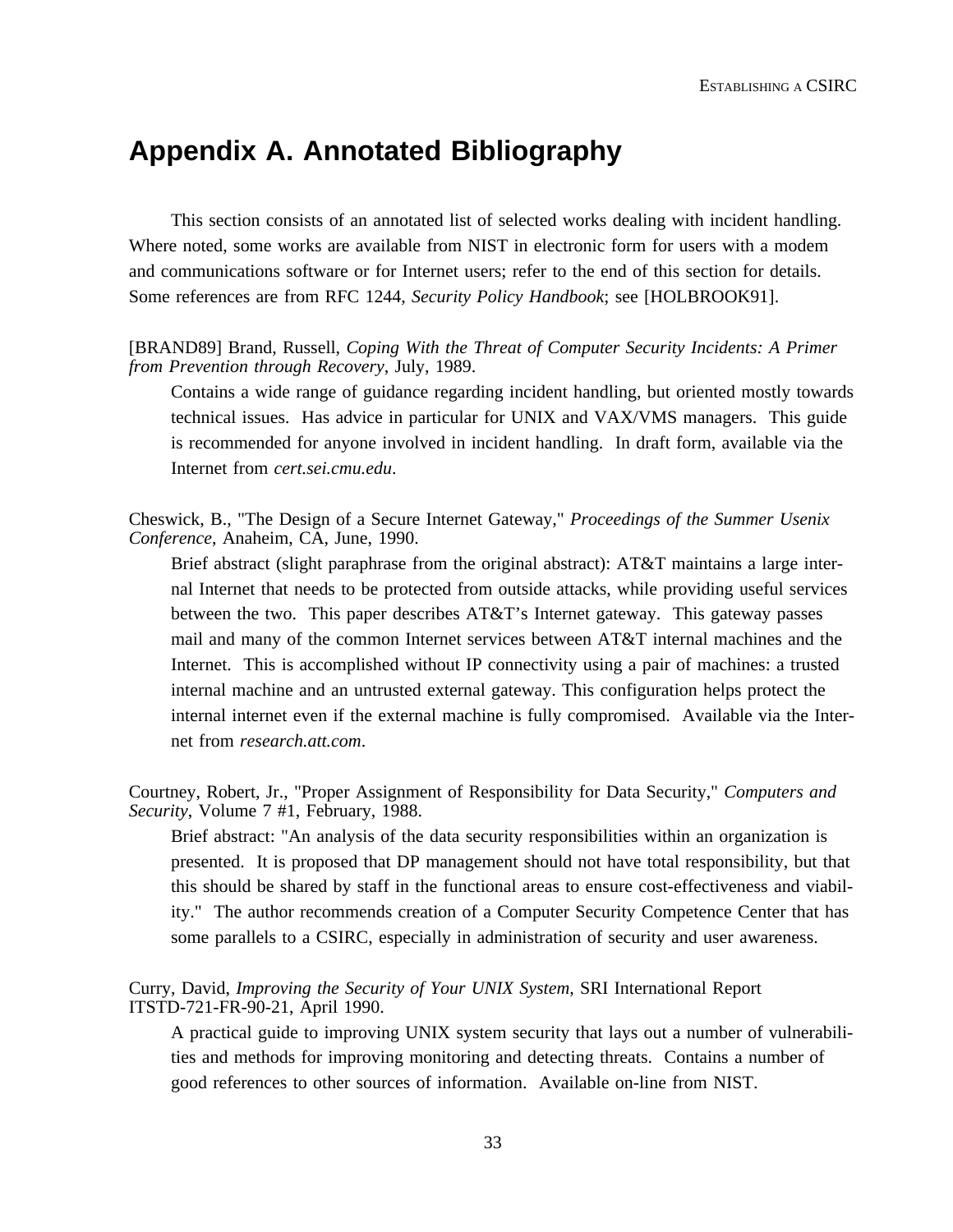Denning, Peter, *Computers Under Attack: Intruders, Worms, and Viruses*, ACM Press, 1990. A collection of 40 pieces divided into six sections: the emergence of worldwide computer networks, electronic breakins, worms, viruses, counterculture (articles examining the world of the "hacker"), and finally a section discussing social, legal, and ethical considerations.

[FEDELI91] Fedeli, Alan, "Organizing a Corporate Anti-Virus Effort," *Proceedings of the Third Annual Computer VIRUS Clinic*, Nationwide Computer Corp., March, 1990.

Discusses IBM's approach in organizing their computer virus incident handling procedures. Contains mostly management issues involved in establishing the incident handling center, locating it within existing organizational structures, and initial steps in operating the center. This document contains much useful guidance and is highly recommended. Available online from NIST.

Fites, M., Kratz, P., and Brebner, A., *Control and Security of Computer Information Systems*, Computer Science Press, 1989.

This book serves as a good guide to the issues encountered in forming computer security policies and procedures. The book is particularly notable for its straight-forward approach to security, emphasizing that common sense is the first consideration in designing a security program. The authors note that there is a tendency to look to more technical solutions to security problems while overlooking organizational controls which are often less expensive and more effective.

[GAO89] U.S. General Accounting Office, *Computer Security - Virus Highlights Need for Improved Internet Management*, United Stated General Accounting Office, Washington, DC, 1989.

This paper, a General Accounting Office Report, contains much useful information regarding the Internet, the Internet worm, common vulnerabilities, and computer viruses. It contains a number of recommendations for improving system management and communications between vendors and system managers as regards bug reports and fixes. Some legal issues regarding prosecution are discussed. Available on-line from NIST.

Garfinkel, Simson, and Spafford, Eugene, *Practical UNIX Security*, O'Reilly & Associates, Inc., 1991.

A comprehensive guide to UNIX security; an important source for UNIX sites that are attached to UUCP networks or the Internet. The book contains some guidance regarding incident handling: detecting signs of unauthorized activity and subsequent steps to take.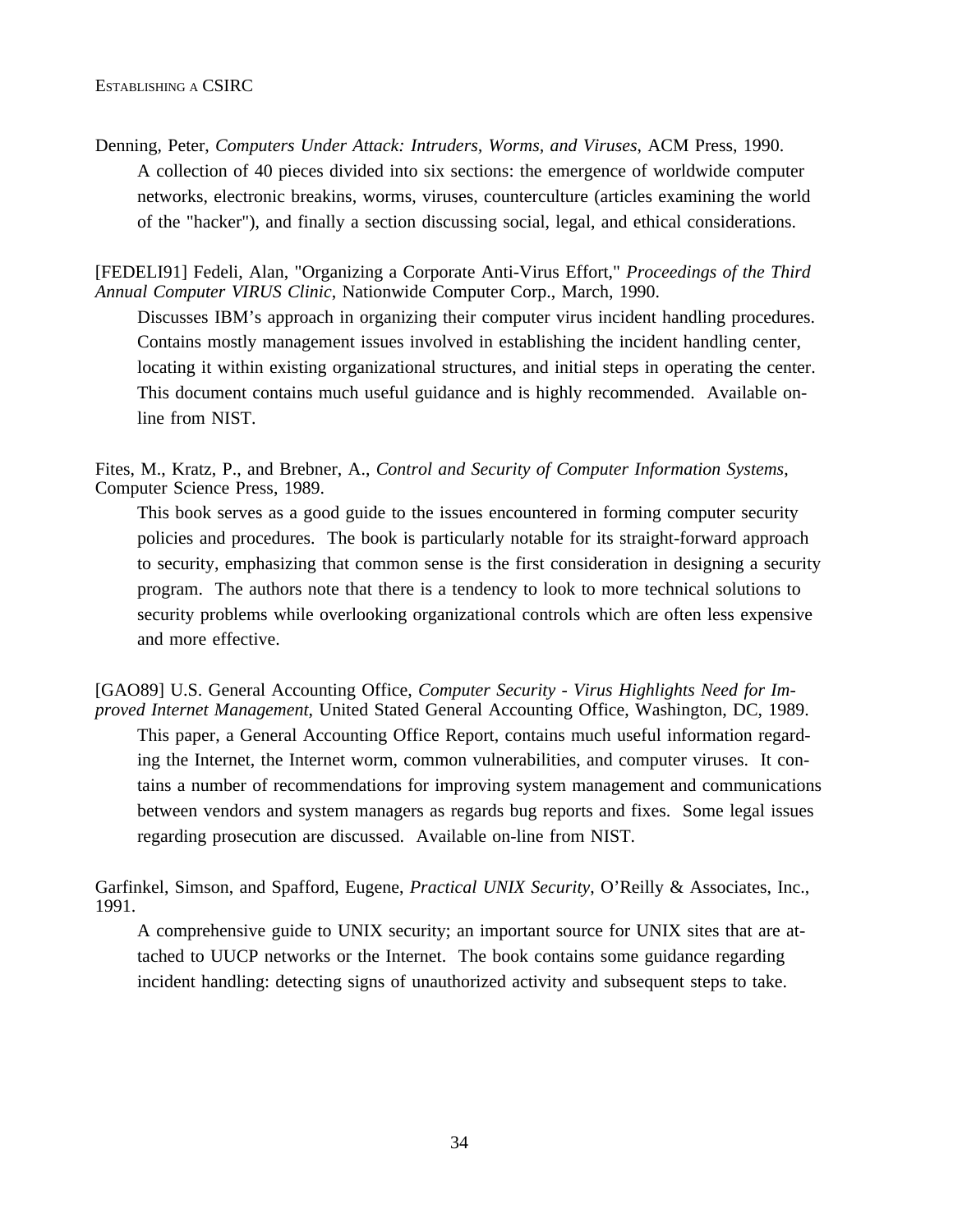Hafner, Katie, and Markoff, John, *Cyperpunk - Outlaws and Hackers on the Computer Frontier*, Simon and Schuster, 1991.

Entertaining and useful reading for insights into computer hacking. The book contains case studies of Kevin Mitnick, a noted telephone hacker, Pengo, a West German who offered his hacking services to the Soviet Government, and Robert Morris Jr.,, a student who wrote the "Internet Worm" program. The book alerts readers as to the extent to which society is dependent on computers and how fragile the computer safeguards are.

[HANSEN90] Hansen, Steve, "Legal Issues: A Site Manager's Nightmare," *Proceedings of the Second Invitational Workshop on Computer Security Incident Response*, June, 1990.

This paper details some of the legal issues involved in incident handling, especially in logging electronic information. The paper focuses on the Federal Electronic Communications Act of 1986 and some of the ambiguities and ethics involved in interpreting the law and monitoring user activity. Available on-line from NIST.

Hoffman, Lance, *Rogue Programs: Viruses, Worms, and Trojan Horses*, Van Nostrand Reinhold, 1990.

A collection of papers and excerpts from publications regarding computer viruses and related threats. Recommended for its thoroughness and broad scope.

[HOLBROOK91] Holbrook, Paul, and Reynolds, Joyce, *Security Policy Handbook*, RFC 1244 prepared for the Internet Engineering Task Force, 1991.

A highly useful paper, prepared as an Internet Request For Comments (RFC). Although this paper is oriented towards sites connected to the Internet, much of the information is equally applicable to other system and network environments. It contains useful information regarding basic security procedures, incident response, and legal issues. A detailed bibliography is included. This paper is highly recommended for its discussion of management and technical issues involved in incident response. Available on-line from NIST.

National Institute of Standards and Technology, *Bibliography of Selected Computer Security Publications January 1980 - October 1989*, NIST Special Publication 800-1, December, 1990. This bibliography cites selected books and articles on computer security published from January 1980 through October 1989. To have been selected, an article had to be substantial in content and have been published in professional or technical journals, magazines, or conference proceedings. English language from foreign journals were included as available. A category of pre-1980 publications is also provided, as well as an appendix containing address of all journals and magazines referenced. For sale by the U.S. Government Printing Office, Washington, DC 20402, (202) 783-3238, reference #003-003-03060-1. Available on-line from NIST.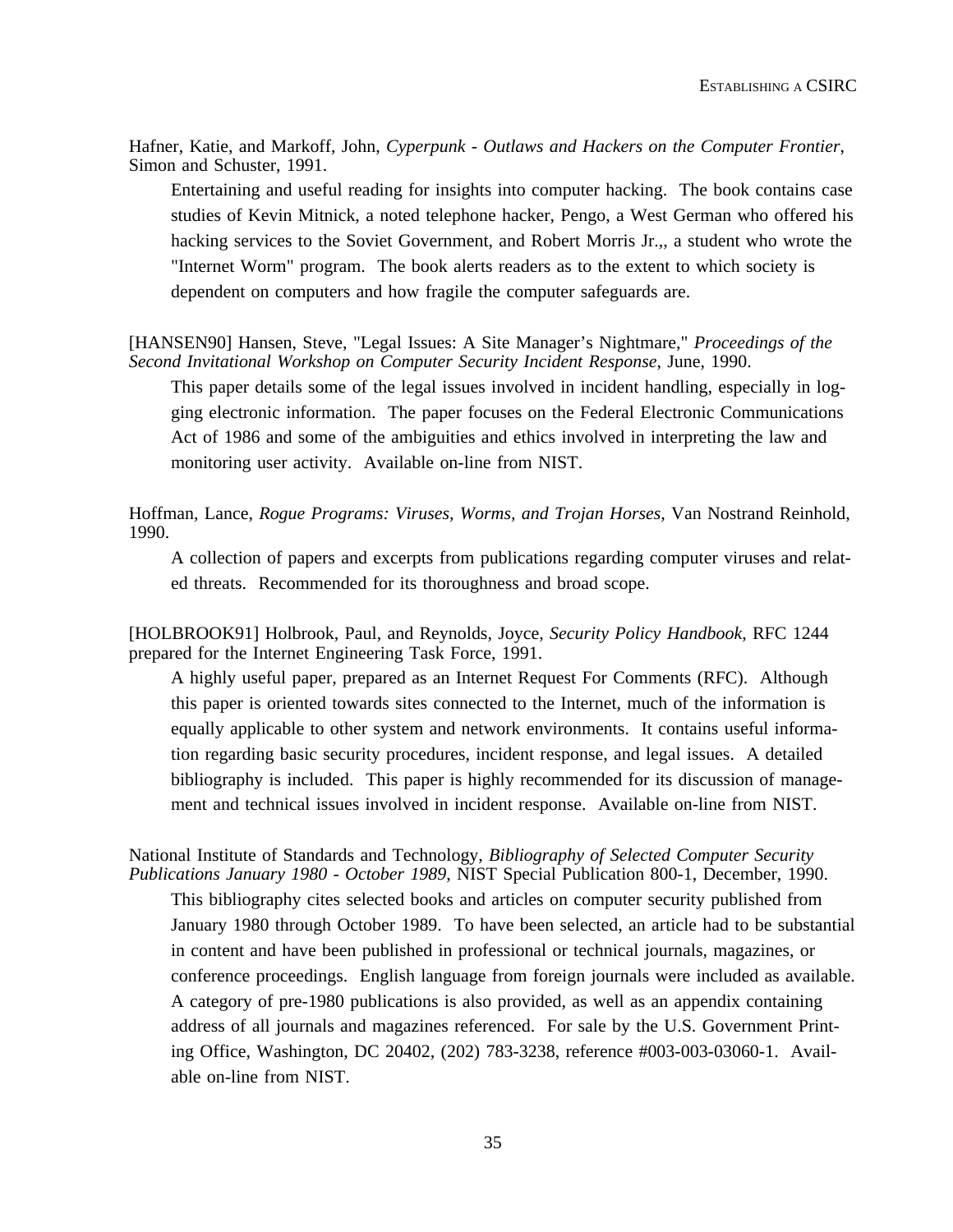[PETHIA90] Pethia, Rich, and van Wyk, Kenneth, *Computer Emergency Response - An International Problem*, 1990.

This paper describes how computer security incidents have begun to become international in scope due to networks. The paper recommends international cooperation in dealing with incidents and suggests methods by which individual computer security response groups can work together internationally to cope with computer security incidents. Available via the Internet from *cert.sei.cmu.edu*.

Pfleeger, Charles, *Security in Computing*, Prentice-Hall, Englewood Cliffs, NJ, 1989.

A general textbook in computer security, this book provides an excellent and very readable introduction to classic computer security problems and solutions, with a particular emphasis on encryption. The encryption coverage serves as a good introduction to the subject. Other topics covered include building secure programs and systems, security of database, personal computer security, network and communications security, physical security, risk analysis and security planning, and legal and ethical issues.

[QUARTERM90] Quarterman, John, *The Matrix - Computer Networks and Conferencing Systems Worldwide*, Digital Press, 1990.

A comprehensive guide to the world's computer networks and their protocols. A useful source of information for sites connected to networks.

[RISK91] National Research Council, *Computers at Risk*, National Academy Press, 1991. This document presents a comprehensive agenda for developing nationwide polices and practices for computer security. It contains a number of recommendations that address roles of agencies, expansion of current efforts, and cooperation between industry and government.

Russell, Deborah, and Gangemi, G.T. Sr., *Computer Security Basics*, O'Reilly & Associates, Inc., July, 1991.

Provides an introduction to computer security concepts: passwords, access controls, network security, biometrics, TEMPEST, and more. Describes government and industry standards for security, including the "Orange Book." Contains a number of useful references.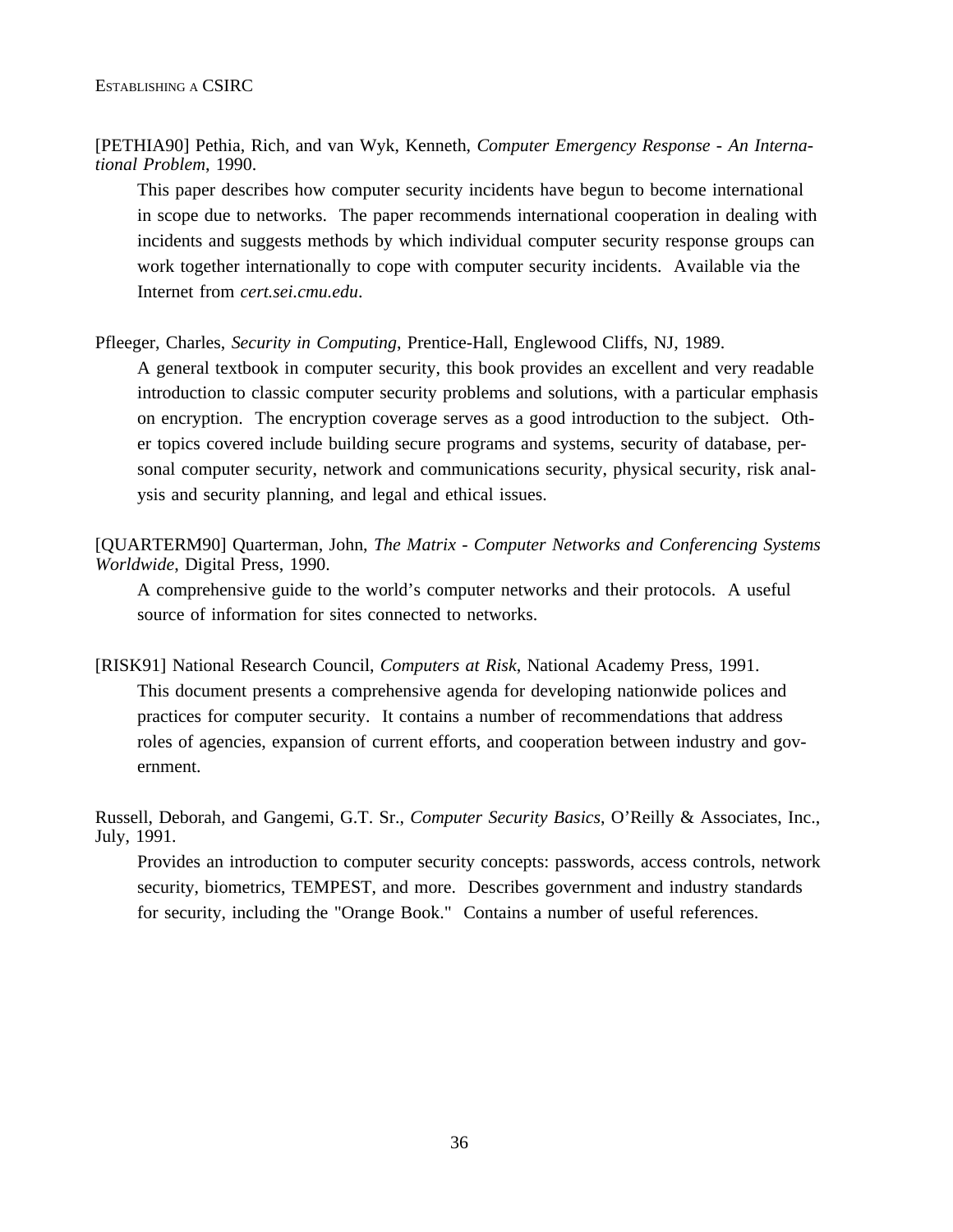[SCHULTZ90] Schultz, E. Eugene, Brown, David, and Longstaff, Thomas, *Responding to Computer Security Incidents: Guidelines for Incident Handling*, University of California Technical Report UCRL-104689, 1990.

Contains general guidance on incident handling and specific procedures for viruses and other related threats. A useful document for organizing incident response procedures. Available from NTIS, 5285 Port Royal Rd., Springfield, VA 22161, (703) 487-4650.

Spafford, Eugene, "The Internet Worm Program: An Analysis," *Computer Communication Review*, Vol. 19, No. 1, ACM SIGCOM, January 1989.

A thorough analysis of the Internet Worm, including information on the vulnerabilities it exploited, how it spread, and analysis of its software routines. A good source of information about how network worms operate. Available on-line from NIST.

Spafford, E., Heaphy, K., and Ferbrache, D., *Computer Viruses: Dealing with Electronic Vandalism and Programmed Threats*, ADAPSO, 1989.

This is a good general reference on computer viruses and related concerns. In addition to describing viruses in some detail, it also covers more general security issues, legal recourse in case of security problems, and includes lists of laws, journals focused on computers security, and other security-related resources. Available from ADAPSO, 1300 N. 17th St, Suite 300, Arlington, VA 22209. (703) 522-5055.

[STEINBERG89] Steinberg, Tad, "Developing a Computer Security Charter," *Security, Audit, and Control Review*, Vol. 6 No. 4, ACM SIGSAC, Winter 1989.

An informative article on developing a computer security charter. Contains useful examples of a charter's contents.

[STEWART89] Stewart, Geoffrey, and Sylvester, David, *Potential Liabilities of Computer Security Response Centers Arising from Notification to Publishers and Users of Security Deficiencies in Software*, December, 1989.

A highly useful paper that concentrates on legal liabilities that a computer security response center might face. It contains some legal advice, although it does not purport to contain authoritative answers to legal questions. Certain incurred liabilities are described along with methods and steps to take for reducing legal exposure. This paper also contains advice for dealing with vendors as regards reporting of software defects and vulnerabilities. Available on-line from NIST.

Stoll, Cliff, *The Cuckoo's Egg*, Doubleday, New York, 1989.

This book describes the author's discovery and subsequent tracking of a series of break-ins to computer sites connected to military and research networks. The book is entertaining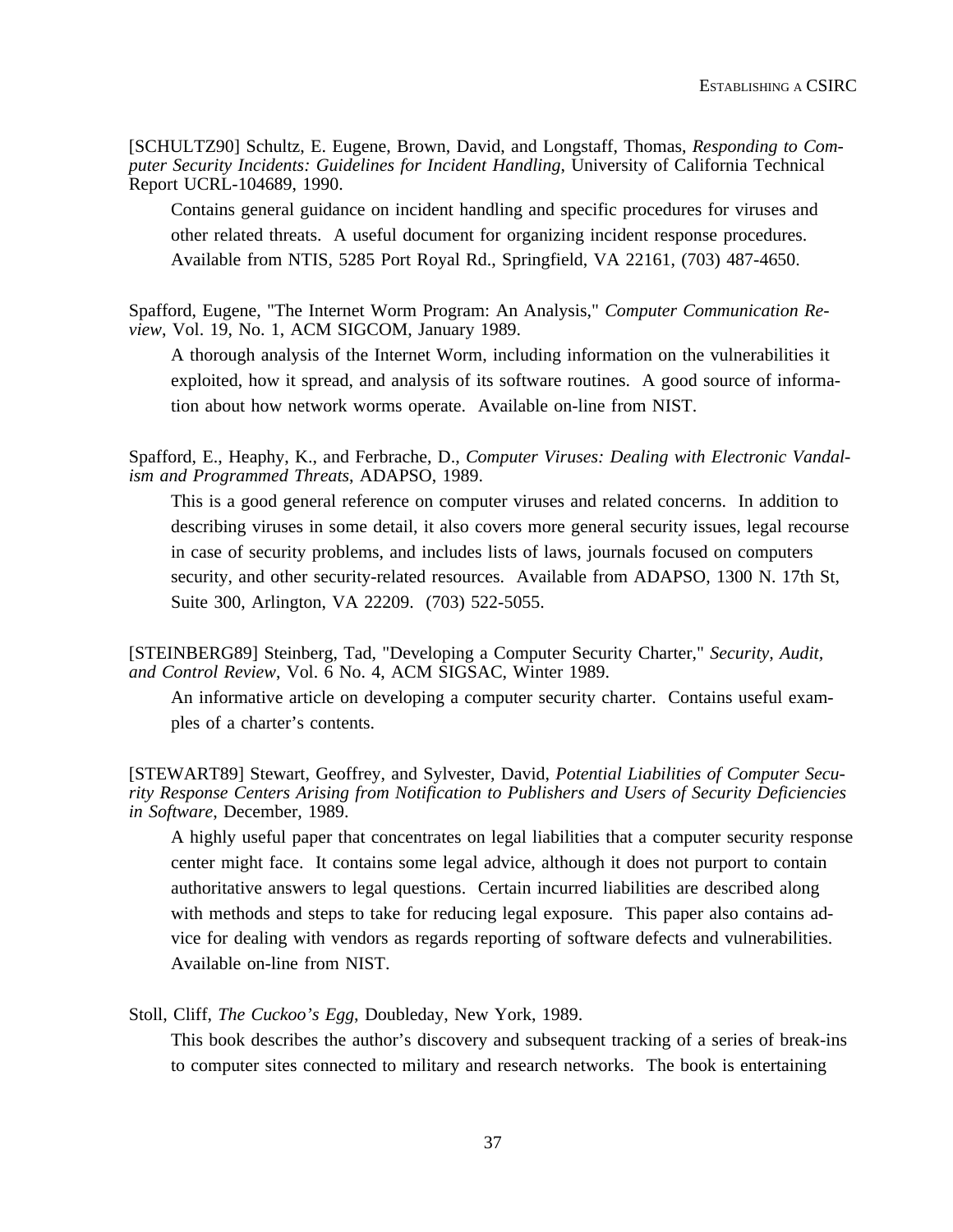and easy to read, as it explains many technical issues in laymen's terms. The book is especially useful to managers of systems connected to networks.

[WCSIR91] *Proceedings of the Third Invitational Workshop on Computer Security Incident Response*, August, 1991.

The proceedings to these conferences are very useful for those interested in establishing incident response capabilities. Information on these proceedings can be obtained from CERT/CC, SEI, Carnegie Mellon U., Pittsburgh, PA 15213-3890

#### **Obtaining Electronic Information from NIST**

Works from this section noted as being available on-line from NIST, as well as this document and other general information, can be obtained via the NIST Computer Security Resource Center BBS or via the Internet using ftp:

- BBS: (301) 948-5717 (2400 or less), (301) 948-5140 (9600)
- ftp: ftp *csrc.ncsl.nist.gov* (129.6.54.11), login as user *anonymous*, password *your name*, works are located in directory *pub*